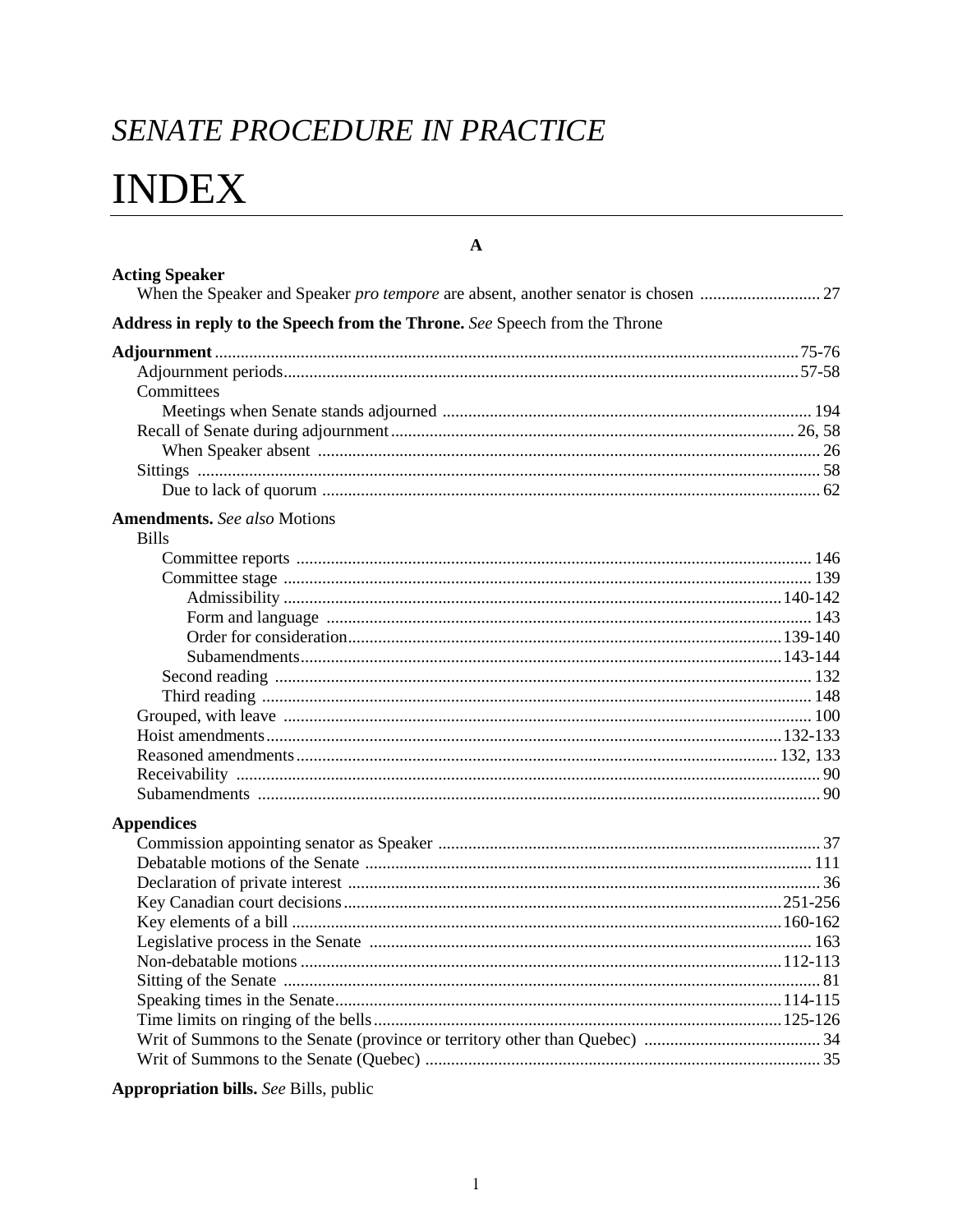| <b>Bills, general</b> | <b>Bells</b>                            |  |
|-----------------------|-----------------------------------------|--|
|                       |                                         |  |
|                       |                                         |  |
|                       |                                         |  |
|                       |                                         |  |
|                       |                                         |  |
|                       |                                         |  |
|                       |                                         |  |
|                       |                                         |  |
|                       |                                         |  |
|                       |                                         |  |
|                       |                                         |  |
|                       |                                         |  |
|                       |                                         |  |
|                       |                                         |  |
|                       |                                         |  |
|                       |                                         |  |
|                       |                                         |  |
|                       |                                         |  |
|                       |                                         |  |
|                       |                                         |  |
|                       |                                         |  |
|                       |                                         |  |
|                       |                                         |  |
|                       |                                         |  |
|                       |                                         |  |
|                       |                                         |  |
|                       |                                         |  |
|                       | Bills, private. See also Bills, general |  |
|                       |                                         |  |
|                       |                                         |  |
|                       |                                         |  |
|                       |                                         |  |
|                       |                                         |  |
|                       |                                         |  |
|                       |                                         |  |
|                       |                                         |  |
|                       |                                         |  |
|                       |                                         |  |
|                       |                                         |  |
|                       |                                         |  |
|                       |                                         |  |
|                       |                                         |  |
|                       |                                         |  |
|                       |                                         |  |
|                       |                                         |  |
|                       |                                         |  |

### $\bf{B}$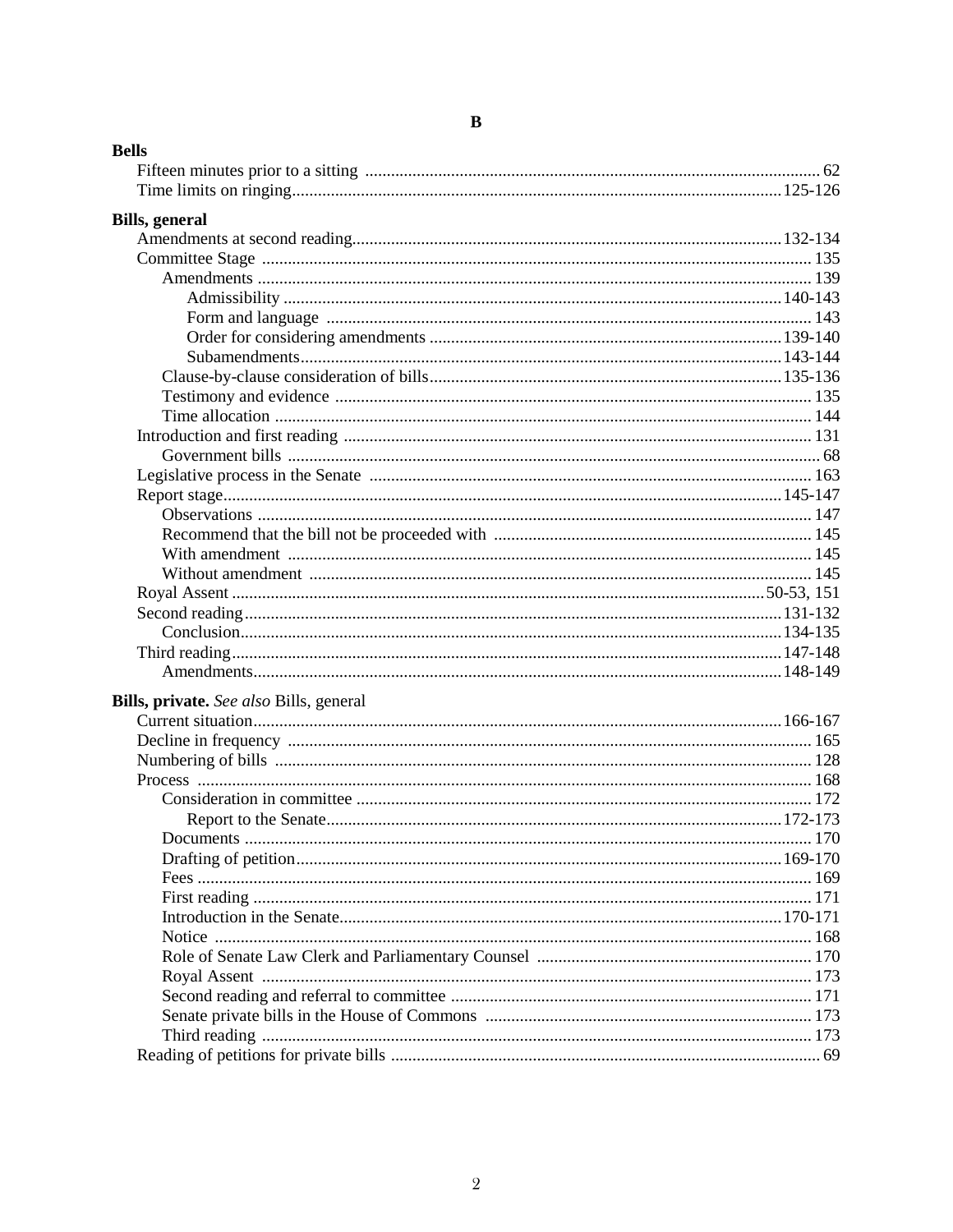| Bills, public. See also Bills, general |  |
|----------------------------------------|--|
|                                        |  |
|                                        |  |
|                                        |  |
|                                        |  |
|                                        |  |
|                                        |  |
|                                        |  |
|                                        |  |
|                                        |  |
|                                        |  |
|                                        |  |
|                                        |  |
|                                        |  |
|                                        |  |
|                                        |  |
|                                        |  |
|                                        |  |
|                                        |  |
|                                        |  |
|                                        |  |
| Royal Recommendation                   |  |
|                                        |  |
|                                        |  |
|                                        |  |
|                                        |  |
|                                        |  |
|                                        |  |
|                                        |  |
|                                        |  |
|                                        |  |
|                                        |  |
|                                        |  |
|                                        |  |
|                                        |  |
|                                        |  |
| <b>Broadcasting</b>                    |  |
|                                        |  |
| Committees                             |  |
|                                        |  |
|                                        |  |
|                                        |  |
|                                        |  |
|                                        |  |
|                                        |  |

### $\mathbf C$

| <b>Canada Elections Act</b> |  |
|-----------------------------|--|
|                             |  |
|                             |  |
|                             |  |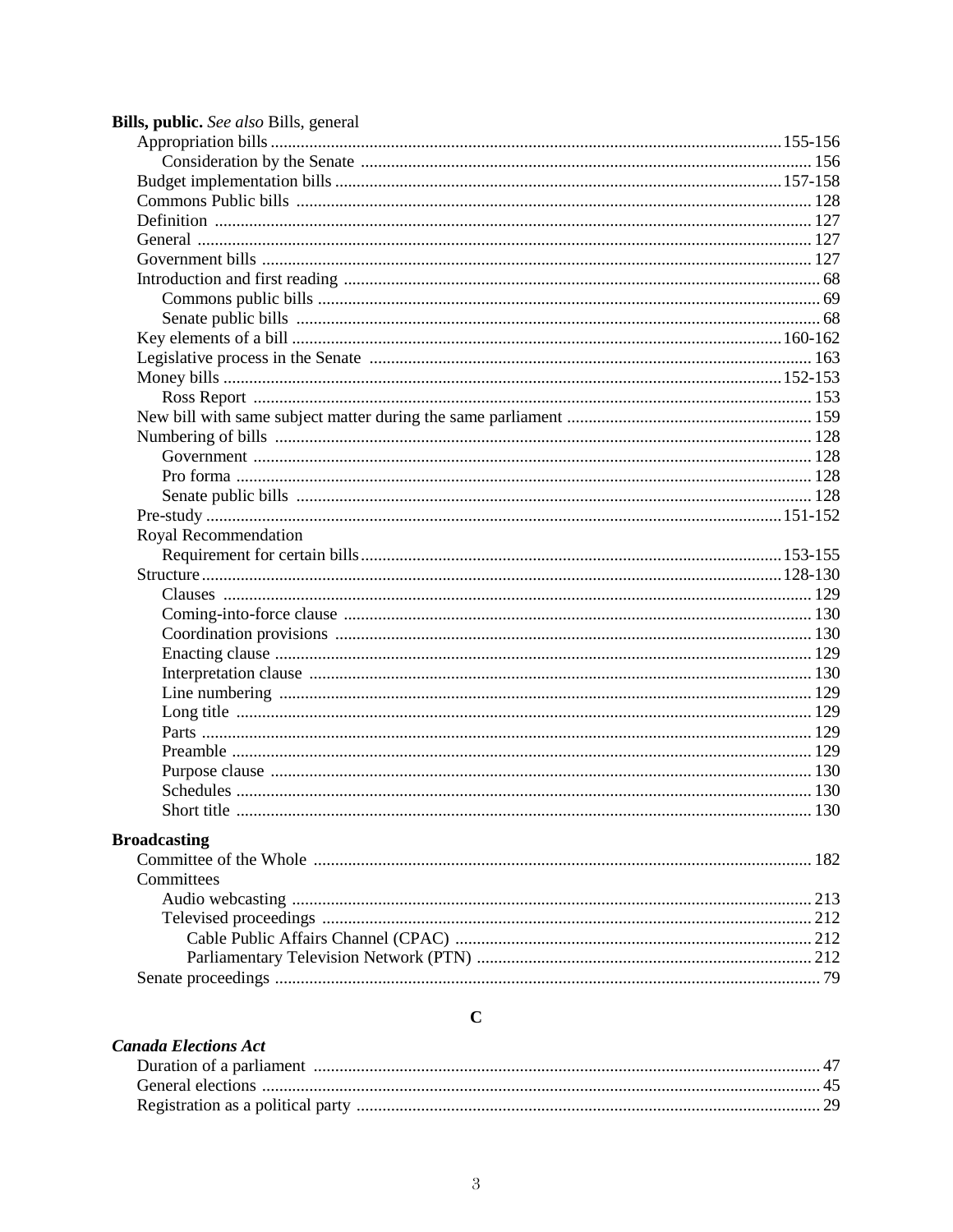| Canada Gazette                                                  |  |
|-----------------------------------------------------------------|--|
|                                                                 |  |
|                                                                 |  |
|                                                                 |  |
|                                                                 |  |
| Case of privilege. See Privilege                                |  |
|                                                                 |  |
| Debates of the Senate (See Debates of the Senate)               |  |
| Journals of the Senate (See Journals of the Senate)             |  |
| Order Paper and Notice Paper (See Order Paper and Notice Paper) |  |
|                                                                 |  |
| <b>Chamber Operations and Procedure Office</b>                  |  |
| Notices of motions                                              |  |
|                                                                 |  |
|                                                                 |  |
|                                                                 |  |
| <b>Chief Corporate Services Officer</b>                         |  |
| Senate Administration                                           |  |
|                                                                 |  |
|                                                                 |  |
| <b>Chief Electoral Officer</b>                                  |  |
|                                                                 |  |
| <b>Clerk of the Parliaments.</b> See Clerk of the Senate        |  |
| <b>Clerk of the Senate</b>                                      |  |
|                                                                 |  |
|                                                                 |  |
|                                                                 |  |
| <b>Emergency debates</b>                                        |  |
|                                                                 |  |
|                                                                 |  |
|                                                                 |  |
| <b>Royal Assent</b>                                             |  |
|                                                                 |  |
|                                                                 |  |
| Senate Administration                                           |  |
|                                                                 |  |
|                                                                 |  |
|                                                                 |  |
|                                                                 |  |
| <b>Commissions</b>                                              |  |
|                                                                 |  |
| <b>Committee of Selection</b>                                   |  |
|                                                                 |  |
|                                                                 |  |
| Nomination of                                                   |  |
|                                                                 |  |
|                                                                 |  |
|                                                                 |  |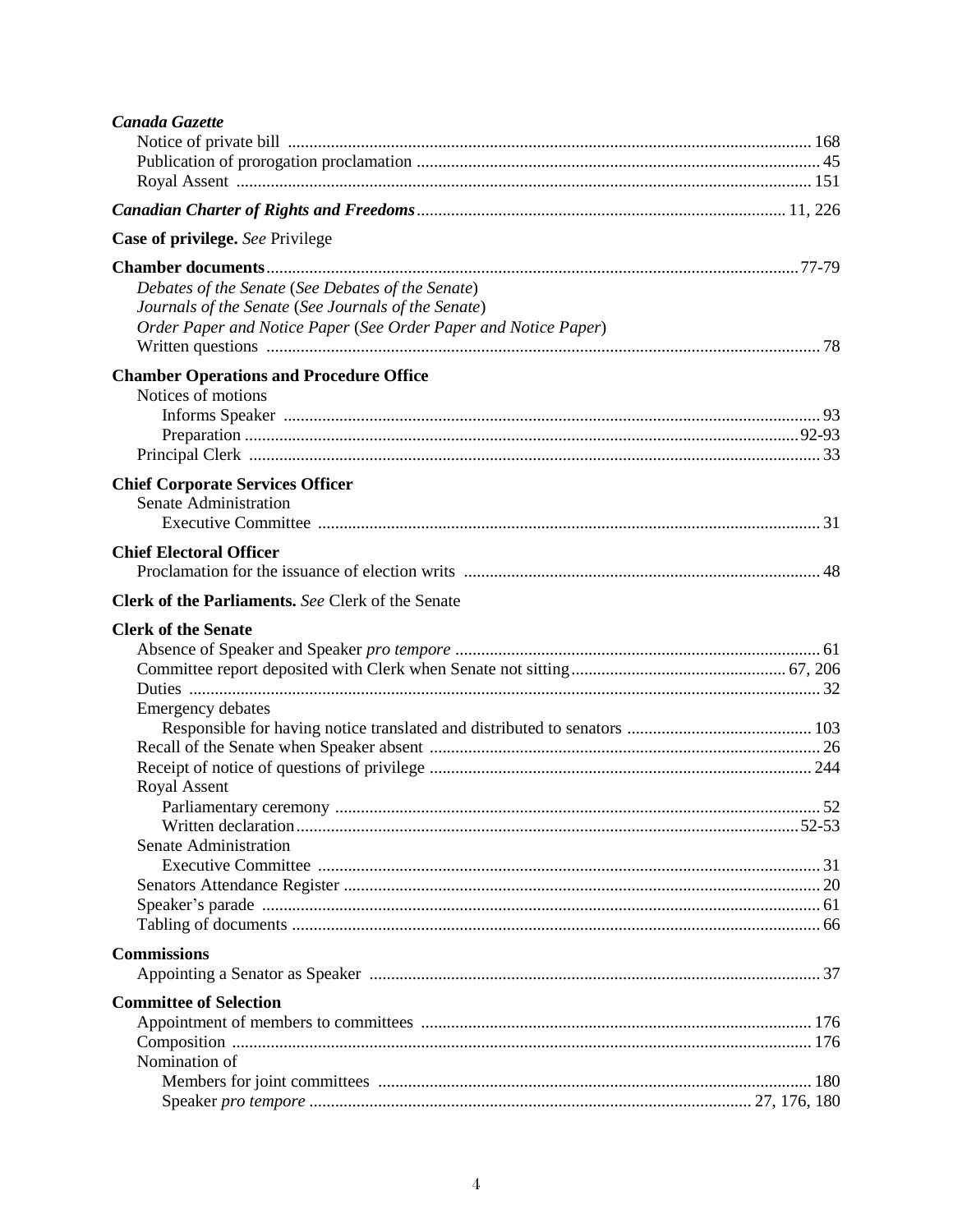| Reports           |  |
|-------------------|--|
|                   |  |
|                   |  |
| Chair             |  |
|                   |  |
|                   |  |
|                   |  |
|                   |  |
| Proceedings       |  |
|                   |  |
|                   |  |
|                   |  |
|                   |  |
|                   |  |
|                   |  |
| Report            |  |
|                   |  |
|                   |  |
|                   |  |
|                   |  |
| <b>Committees</b> |  |
| Administration    |  |
| Committee staff   |  |
|                   |  |
|                   |  |
|                   |  |
|                   |  |
|                   |  |
|                   |  |
|                   |  |
|                   |  |
|                   |  |
|                   |  |
|                   |  |
|                   |  |
|                   |  |
|                   |  |
|                   |  |
|                   |  |
|                   |  |
|                   |  |
|                   |  |
|                   |  |
|                   |  |
|                   |  |
|                   |  |
|                   |  |
|                   |  |
|                   |  |
|                   |  |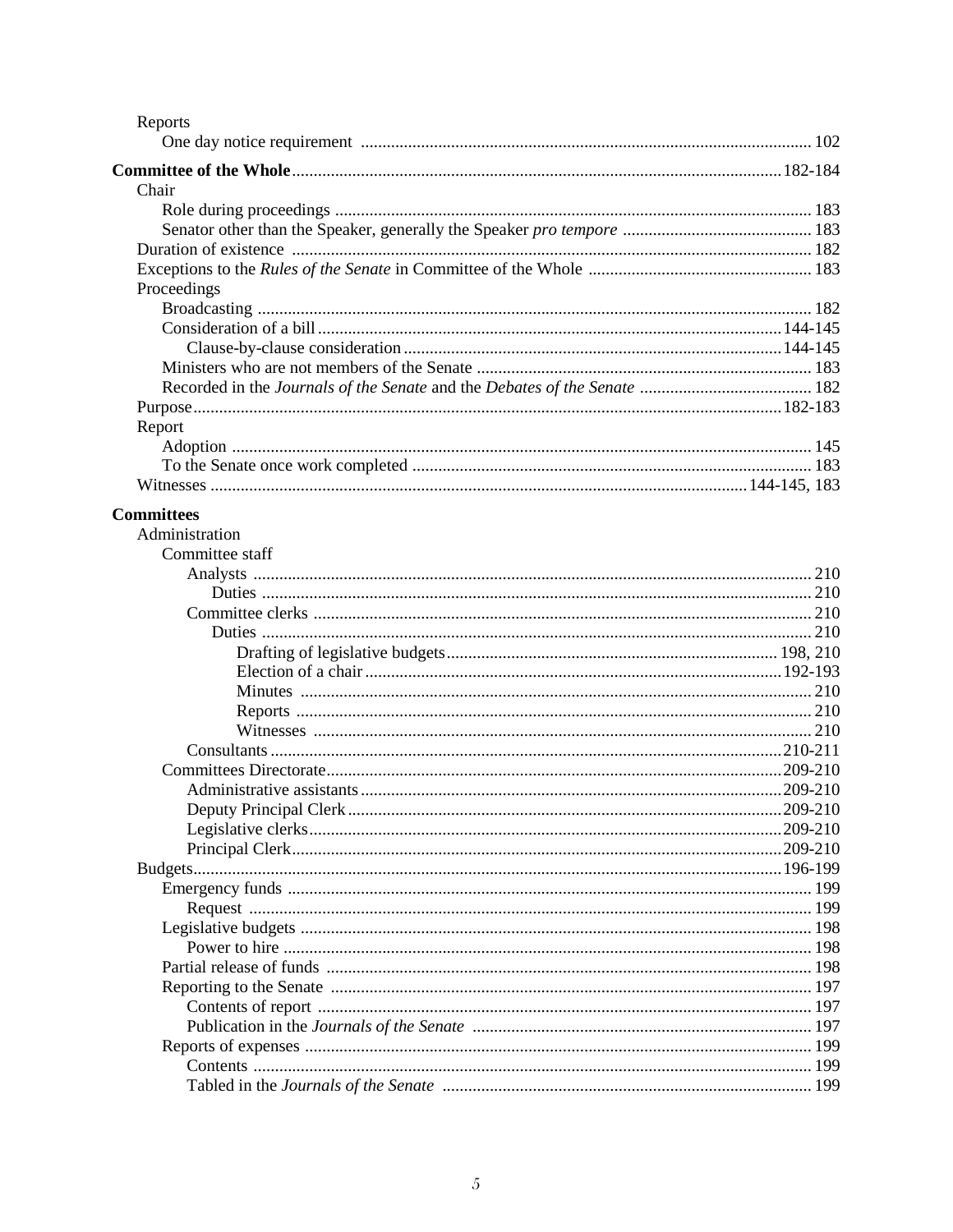| Approval by Standing Committee on Internal Economy, Budgets and Administration  197 |  |
|-------------------------------------------------------------------------------------|--|
|                                                                                     |  |
|                                                                                     |  |
|                                                                                     |  |
|                                                                                     |  |
|                                                                                     |  |
|                                                                                     |  |
|                                                                                     |  |
|                                                                                     |  |
|                                                                                     |  |
| Subcommittee on Agenda and Procedure                                                |  |
|                                                                                     |  |
|                                                                                     |  |
| Deputy chair                                                                        |  |
|                                                                                     |  |
|                                                                                     |  |
|                                                                                     |  |
| Documents                                                                           |  |
|                                                                                     |  |
|                                                                                     |  |
| Evidence                                                                            |  |
|                                                                                     |  |
|                                                                                     |  |
|                                                                                     |  |
|                                                                                     |  |
|                                                                                     |  |
|                                                                                     |  |
|                                                                                     |  |
|                                                                                     |  |
|                                                                                     |  |
| <b>External relations</b>                                                           |  |
|                                                                                     |  |
|                                                                                     |  |
| Meetings broadcast on                                                               |  |
|                                                                                     |  |
|                                                                                     |  |
|                                                                                     |  |
|                                                                                     |  |
|                                                                                     |  |
|                                                                                     |  |
|                                                                                     |  |
|                                                                                     |  |
|                                                                                     |  |
|                                                                                     |  |
|                                                                                     |  |
| Legislation referred to committees                                                  |  |
|                                                                                     |  |
|                                                                                     |  |
|                                                                                     |  |
|                                                                                     |  |
|                                                                                     |  |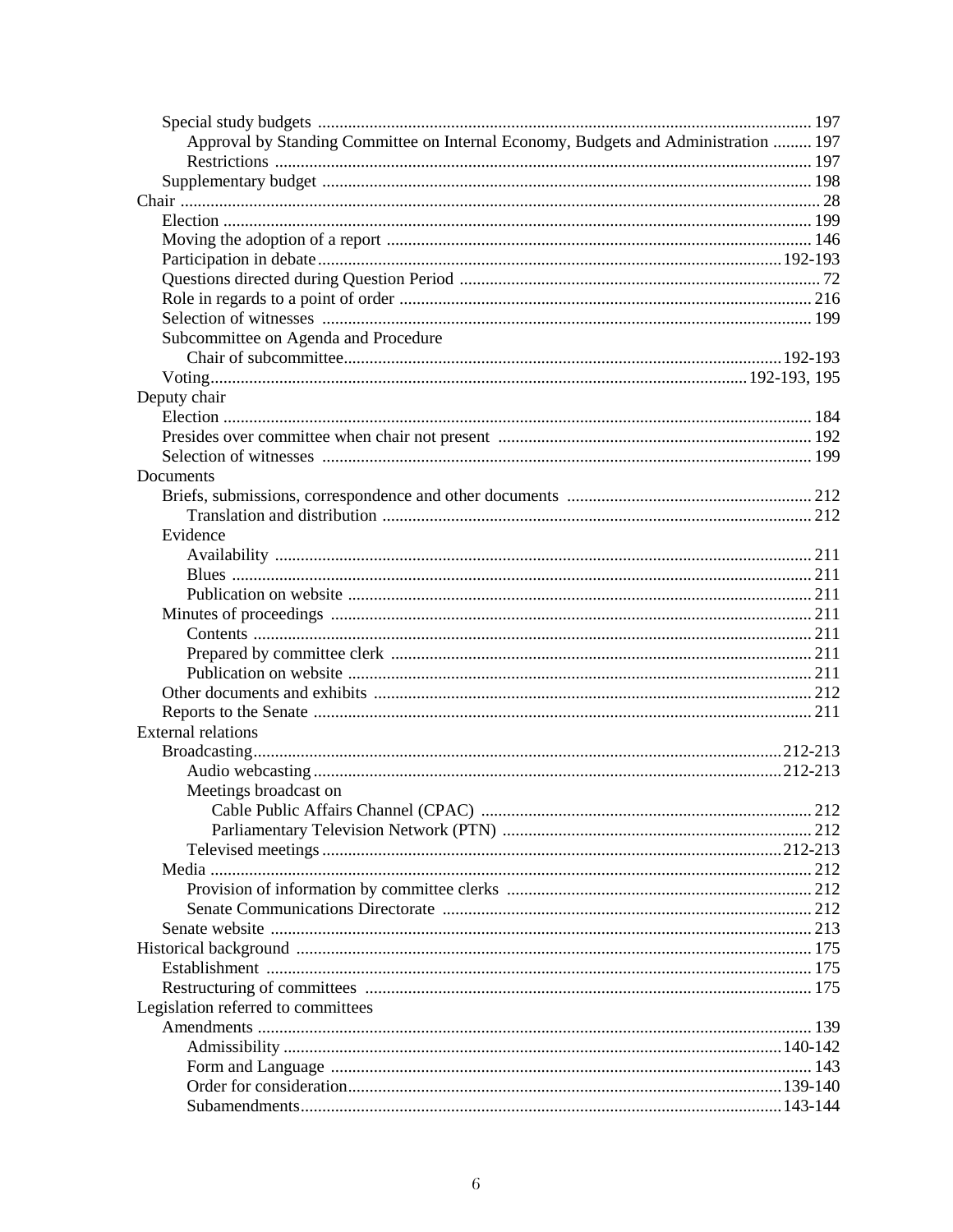| Pre-study                                                                 |  |
|---------------------------------------------------------------------------|--|
|                                                                           |  |
|                                                                           |  |
|                                                                           |  |
|                                                                           |  |
| Meetings                                                                  |  |
|                                                                           |  |
|                                                                           |  |
|                                                                           |  |
|                                                                           |  |
|                                                                           |  |
|                                                                           |  |
|                                                                           |  |
|                                                                           |  |
|                                                                           |  |
|                                                                           |  |
|                                                                           |  |
|                                                                           |  |
| Sitting times                                                             |  |
|                                                                           |  |
|                                                                           |  |
| Membership                                                                |  |
|                                                                           |  |
|                                                                           |  |
|                                                                           |  |
|                                                                           |  |
| Replacement of                                                            |  |
|                                                                           |  |
|                                                                           |  |
|                                                                           |  |
|                                                                           |  |
|                                                                           |  |
|                                                                           |  |
|                                                                           |  |
|                                                                           |  |
|                                                                           |  |
|                                                                           |  |
| Orders of reference<br><b>Bills</b>                                       |  |
|                                                                           |  |
|                                                                           |  |
| Study of subject-matter of bills at second reading in the Senate  187-188 |  |
|                                                                           |  |
|                                                                           |  |
|                                                                           |  |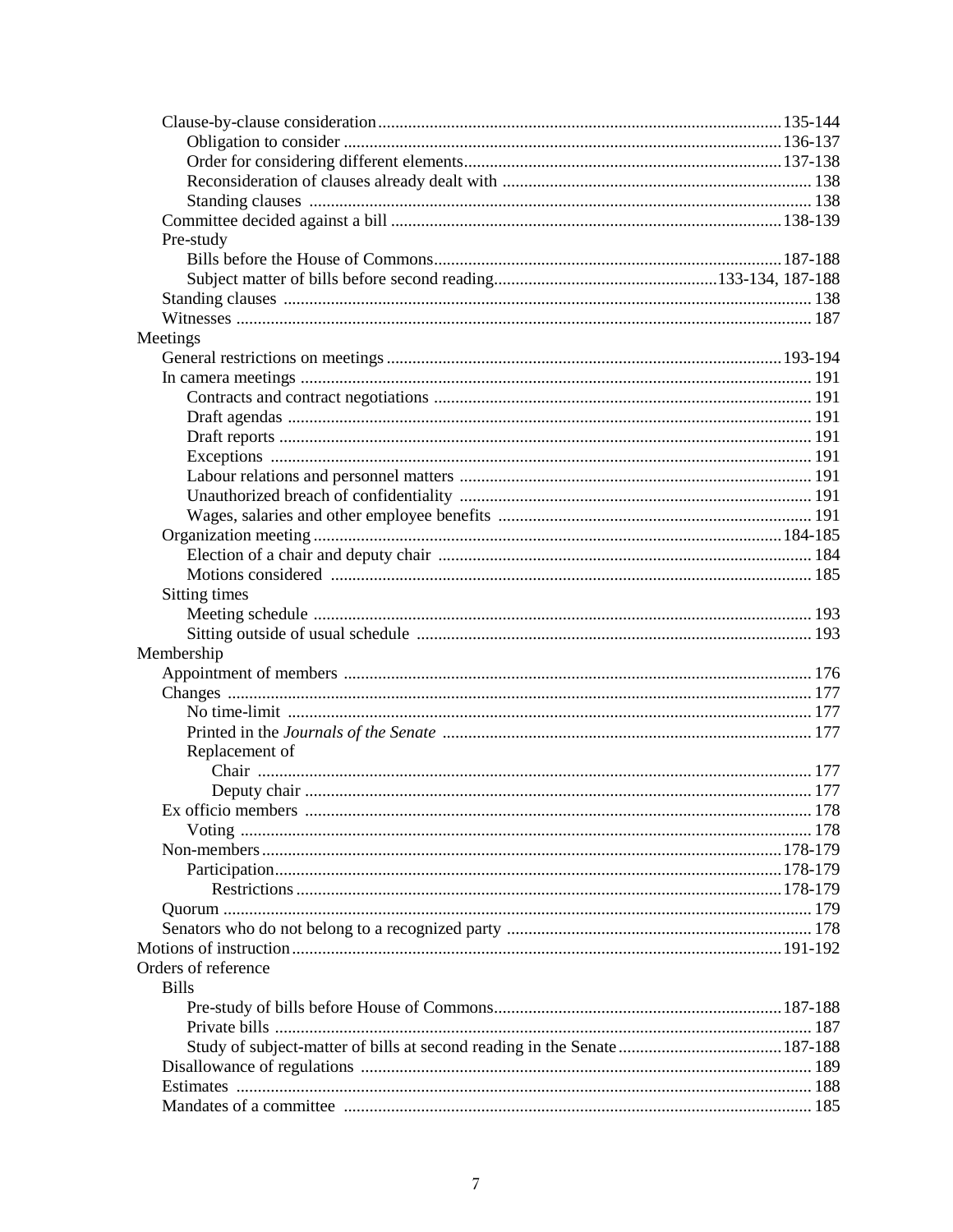| Procedure                                                                           |     |
|-------------------------------------------------------------------------------------|-----|
|                                                                                     |     |
|                                                                                     |     |
|                                                                                     |     |
|                                                                                     |     |
|                                                                                     |     |
|                                                                                     |     |
|                                                                                     |     |
|                                                                                     |     |
|                                                                                     |     |
|                                                                                     |     |
|                                                                                     |     |
|                                                                                     |     |
|                                                                                     |     |
|                                                                                     |     |
|                                                                                     |     |
|                                                                                     |     |
| Reports                                                                             |     |
|                                                                                     |     |
| <b>Bills</b>                                                                        |     |
|                                                                                     |     |
|                                                                                     |     |
|                                                                                     |     |
|                                                                                     |     |
|                                                                                     |     |
|                                                                                     |     |
|                                                                                     |     |
|                                                                                     |     |
|                                                                                     |     |
|                                                                                     |     |
|                                                                                     |     |
| Referral to Standing Committee on Rules, Procedure and the Rights of Parliament 208 |     |
|                                                                                     | 208 |
|                                                                                     |     |
| Depositing a report with the Clerk                                                  |     |
|                                                                                     |     |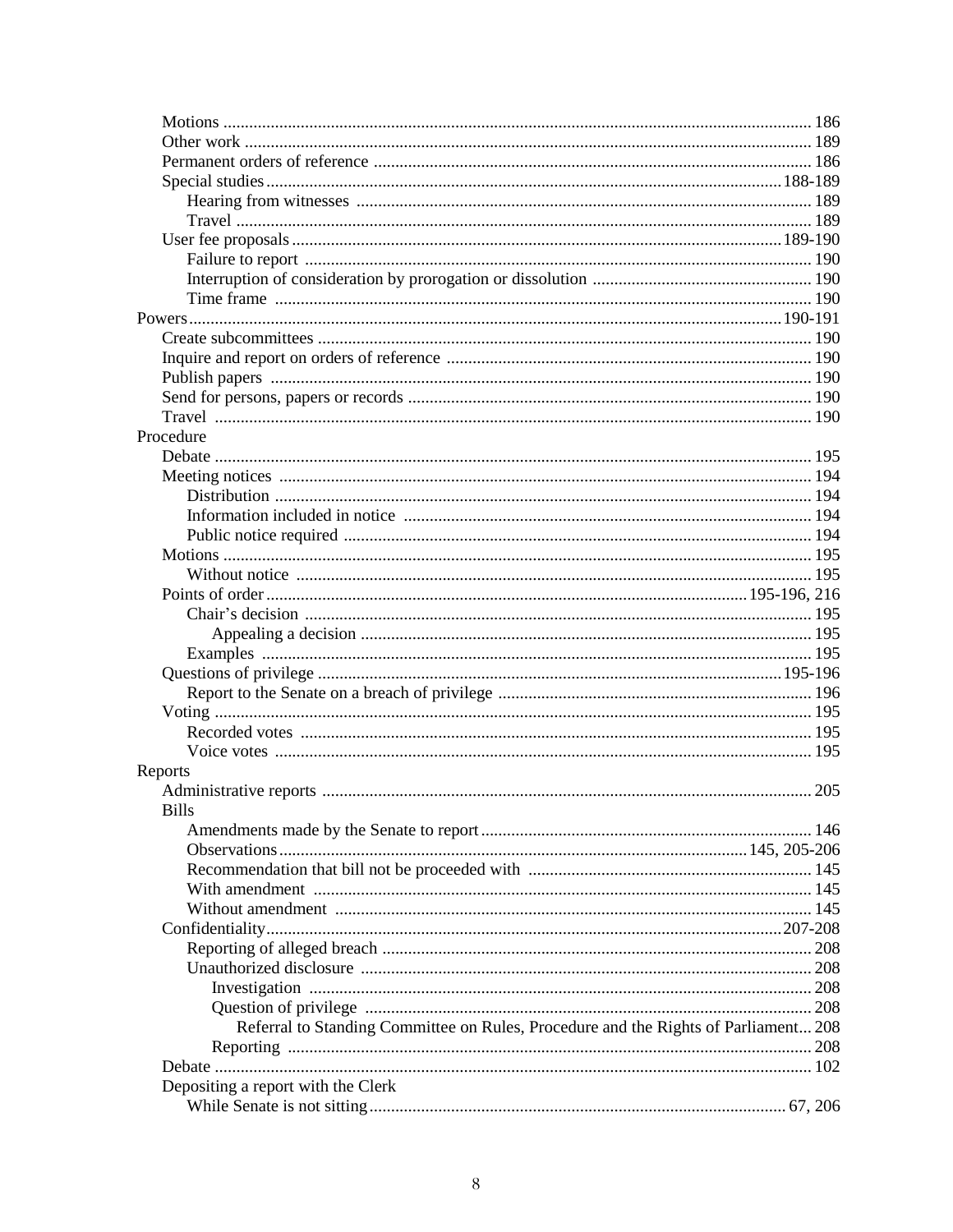| Rules                           |  |
|---------------------------------|--|
|                                 |  |
|                                 |  |
| Travel                          |  |
|                                 |  |
|                                 |  |
|                                 |  |
|                                 |  |
|                                 |  |
|                                 |  |
| Types                           |  |
|                                 |  |
|                                 |  |
| See also Committee of the Whole |  |
|                                 |  |
|                                 |  |
|                                 |  |
|                                 |  |
|                                 |  |
|                                 |  |
|                                 |  |
|                                 |  |
|                                 |  |
|                                 |  |
|                                 |  |
|                                 |  |
|                                 |  |
|                                 |  |
|                                 |  |
|                                 |  |
|                                 |  |
|                                 |  |
|                                 |  |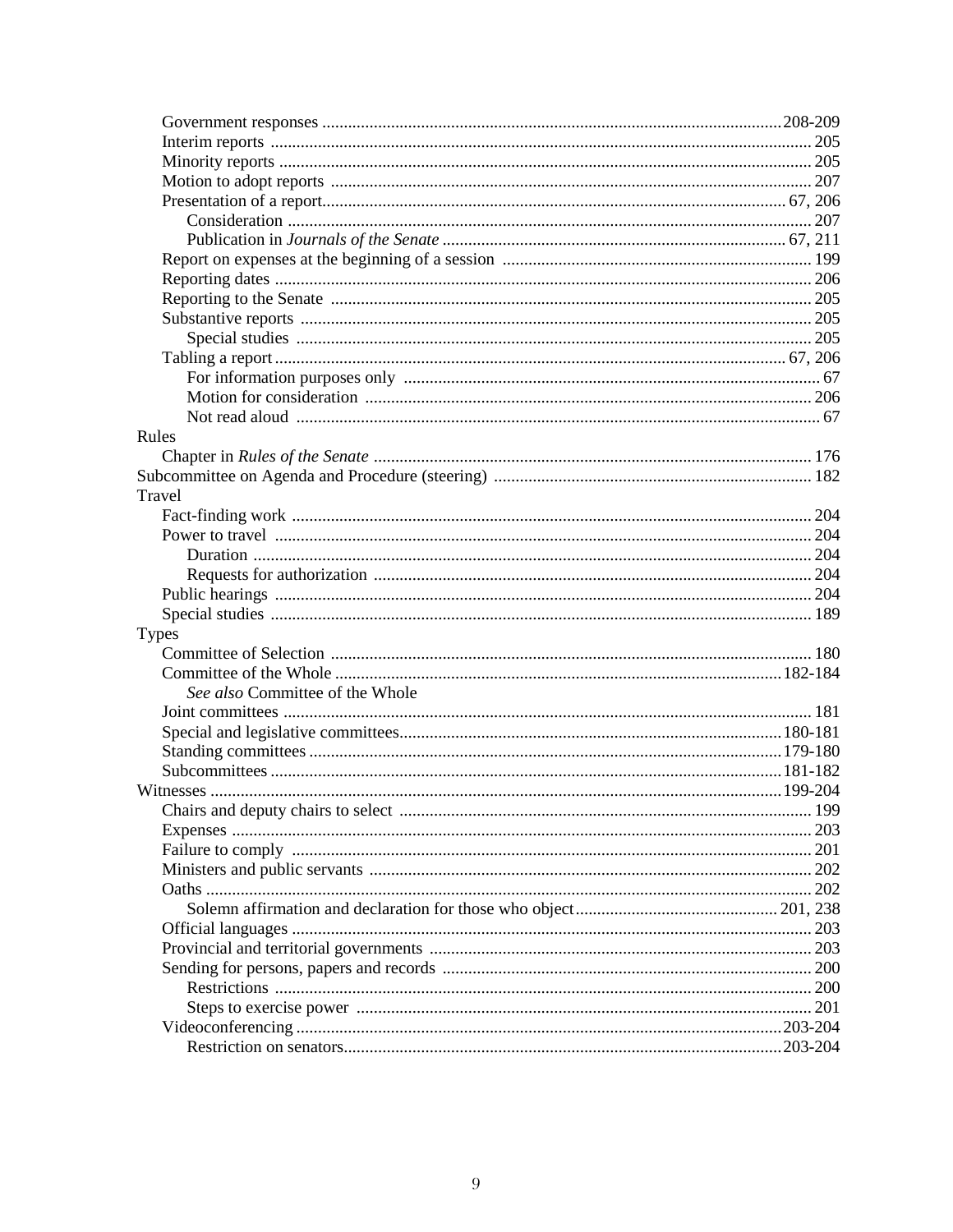| Committees, joint                                                                                                                 |
|-----------------------------------------------------------------------------------------------------------------------------------|
|                                                                                                                                   |
|                                                                                                                                   |
| Library of Parliament                                                                                                             |
|                                                                                                                                   |
| <b>Scrutiny of Regulations</b>                                                                                                    |
|                                                                                                                                   |
|                                                                                                                                   |
|                                                                                                                                   |
|                                                                                                                                   |
| <b>Committees</b> , standing                                                                                                      |
|                                                                                                                                   |
| Ethics and Conflict of Interest for Senators (See Ethics and Conflict of Interest for Senators, Standing<br>Committee)            |
| Internal Economy, Budgets and Administration (See Internal Economy, Budgets and Administration,<br><b>Standing Committee)</b>     |
| National Finance (See National Finance, Standing Senate Committee)                                                                |
| Rules, Procedures and the Rights of Parliament (See Rules, Procedures and the Rights of Parliament,<br><b>Standing Committee)</b> |
|                                                                                                                                   |
| <b>Commons public bills.</b> See Bills, public                                                                                    |
| <b>Conduct in the Senate.</b> See Order and decorum                                                                               |
| <b>Constitution Act, 1867</b>                                                                                                     |
|                                                                                                                                   |
|                                                                                                                                   |
|                                                                                                                                   |
|                                                                                                                                   |
| D                                                                                                                                 |
| <b>Debate</b>                                                                                                                     |
| Address in Reply to the Speech from the Throne.<br>103                                                                            |
|                                                                                                                                   |
| Committee meetings (See Committees)                                                                                               |
| Committee reports (See Committees)                                                                                                |
|                                                                                                                                   |
|                                                                                                                                   |
|                                                                                                                                   |
|                                                                                                                                   |
| Appropriate dress in the chamber                                                                                                  |
|                                                                                                                                   |
|                                                                                                                                   |
|                                                                                                                                   |
|                                                                                                                                   |
|                                                                                                                                   |
|                                                                                                                                   |
|                                                                                                                                   |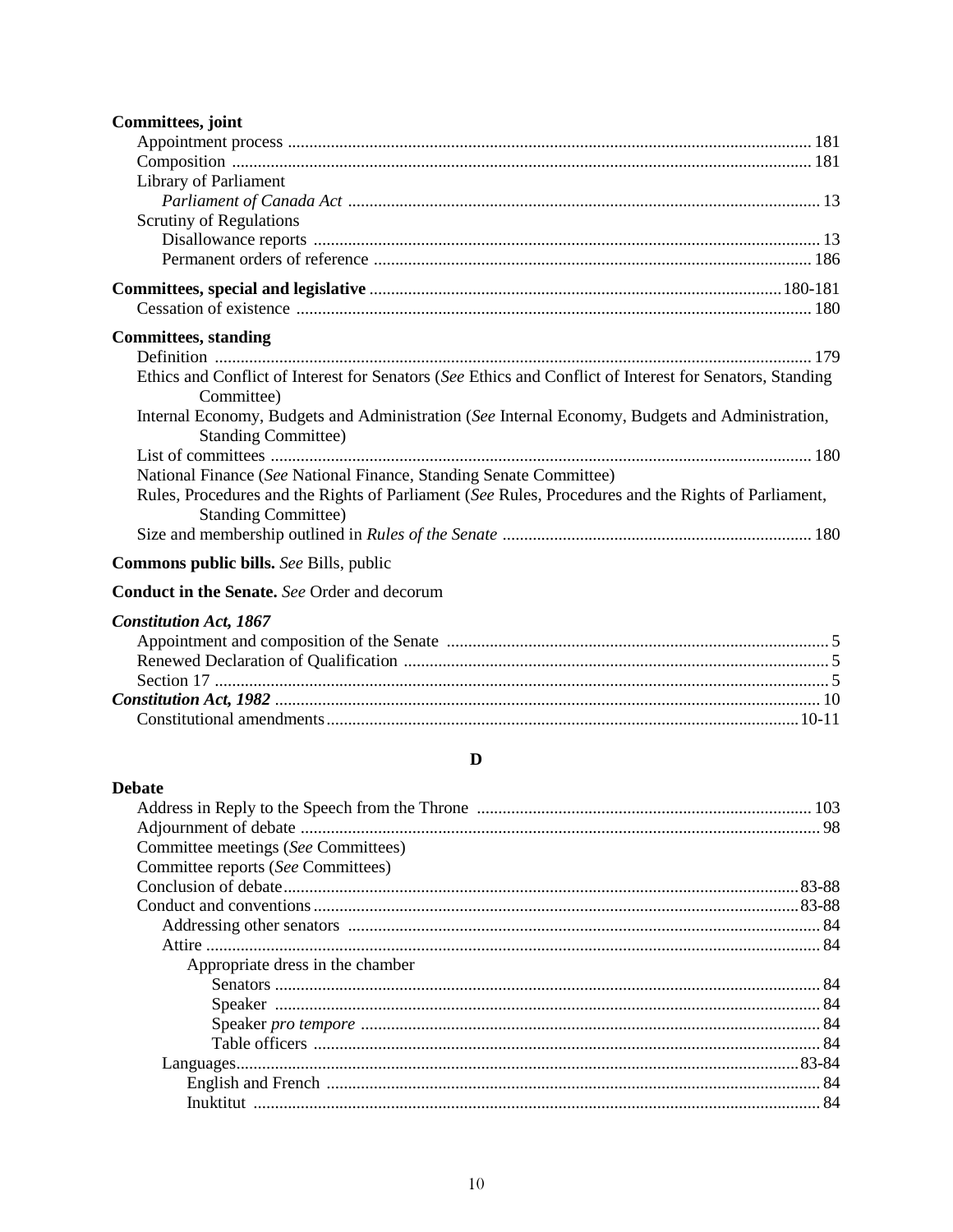| Reflections on certain persons and institutions                                      |  |
|--------------------------------------------------------------------------------------|--|
| Disrespectful references to the Queen, Royal Family, Governor General and judges  85 |  |
|                                                                                      |  |
|                                                                                      |  |
|                                                                                      |  |
|                                                                                      |  |
|                                                                                      |  |
|                                                                                      |  |
|                                                                                      |  |
|                                                                                      |  |
|                                                                                      |  |
|                                                                                      |  |
|                                                                                      |  |
|                                                                                      |  |
|                                                                                      |  |
|                                                                                      |  |
|                                                                                      |  |
|                                                                                      |  |
|                                                                                      |  |
|                                                                                      |  |
|                                                                                      |  |
|                                                                                      |  |
|                                                                                      |  |
|                                                                                      |  |
| Inquiries (See Inquiries)                                                            |  |
|                                                                                      |  |
| On a motion                                                                          |  |
|                                                                                      |  |
|                                                                                      |  |
|                                                                                      |  |
|                                                                                      |  |
|                                                                                      |  |
|                                                                                      |  |
|                                                                                      |  |
|                                                                                      |  |
|                                                                                      |  |
|                                                                                      |  |
|                                                                                      |  |
| Time allocation                                                                      |  |
|                                                                                      |  |
|                                                                                      |  |
| <b>Debates of the Senate</b>                                                         |  |
|                                                                                      |  |
|                                                                                      |  |
| Publication of                                                                       |  |
|                                                                                      |  |
|                                                                                      |  |
|                                                                                      |  |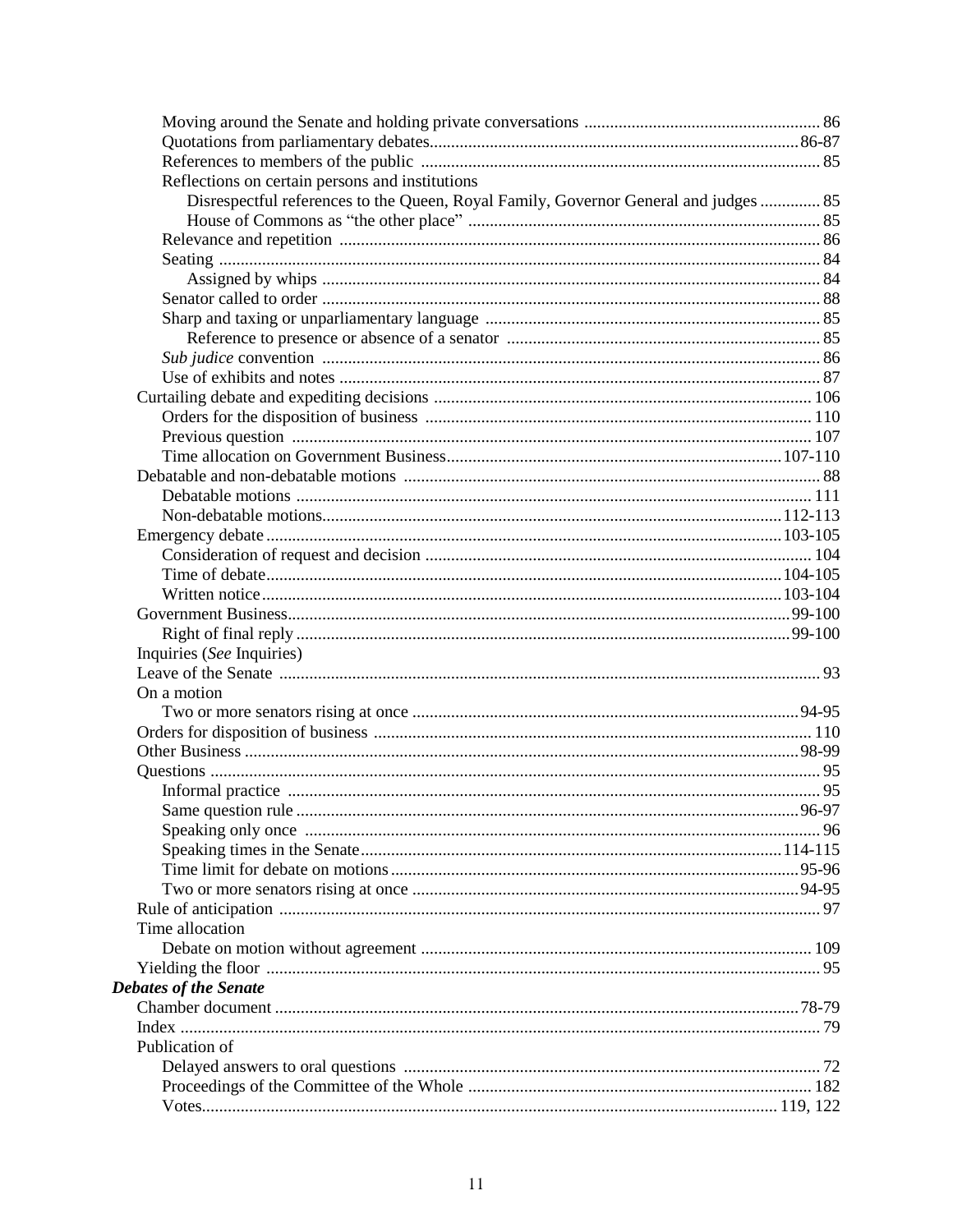| <b>Declaration of private interest.</b> See Senators |
|------------------------------------------------------|
| See also Senators                                    |
| <b>Delayed answers</b>                               |
| Oral questions                                       |
|                                                      |
| Written questions                                    |
|                                                      |
| <b>Deputies of the Governor General</b>              |
|                                                      |
| <b>Deputy Leader of the Government</b>               |
|                                                      |
|                                                      |
| <b>Government Business</b>                           |
|                                                      |
|                                                      |
| Opening of a new Parliament                          |
|                                                      |
|                                                      |
|                                                      |
| Time allocation                                      |
|                                                      |
|                                                      |
|                                                      |
| <b>Deputy Leader of the Opposition</b>               |
| Responsibilities                                     |
|                                                      |
|                                                      |
|                                                      |
| Deputy Speaker. See Speaker pro tempore              |
| <b>Dilatory motions.</b> See Debate and Motions      |
| <b>Disallowance reports</b>                          |
|                                                      |
| <b>Disqualification of senators.</b> See Senators    |
| <b>Dissolution.</b> See Parliament                   |
|                                                      |
| E                                                    |

### **Emergency debate**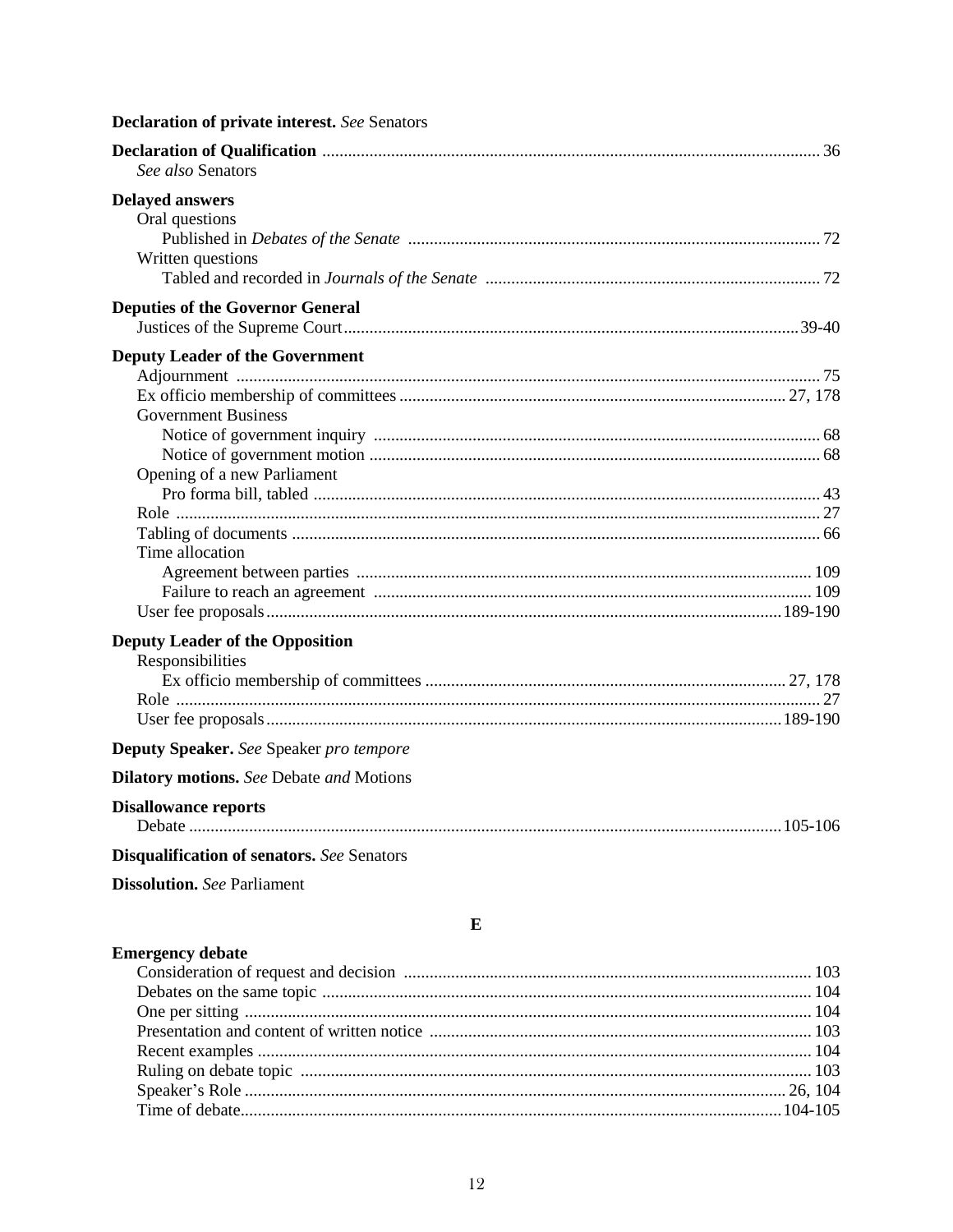| <b>Estimates.</b> See National Finance, Standing Senate Committee                                                                                                                 |  |
|-----------------------------------------------------------------------------------------------------------------------------------------------------------------------------------|--|
| Senators subject of a report of the Committee on Ethics and Conflict of Interest for Senators  24                                                                                 |  |
| <b>Ethics and Conflict of Interest for Senators, Standing Committee</b><br>During prorogation<br>Senate Intersessional Authority on Ethics and Conflict of Interest31, 48-49, 179 |  |
| Membership                                                                                                                                                                        |  |
|                                                                                                                                                                                   |  |
|                                                                                                                                                                                   |  |

### $\mathbf{F}$

| <b>Federal budget</b> |  |
|-----------------------|--|
|                       |  |
|                       |  |

### $\mathbf G$

| Government Business. See Orders of the Day |  |  |  |
|--------------------------------------------|--|--|--|
|                                            |  |  |  |

| <b>Governor General</b> |  |
|-------------------------|--|
|                         |  |
|                         |  |
|                         |  |
|                         |  |
|                         |  |
|                         |  |
| Speech from the Throne  |  |
|                         |  |
| Prorogation             |  |
|                         |  |
|                         |  |
| Royal Recommendation    |  |
|                         |  |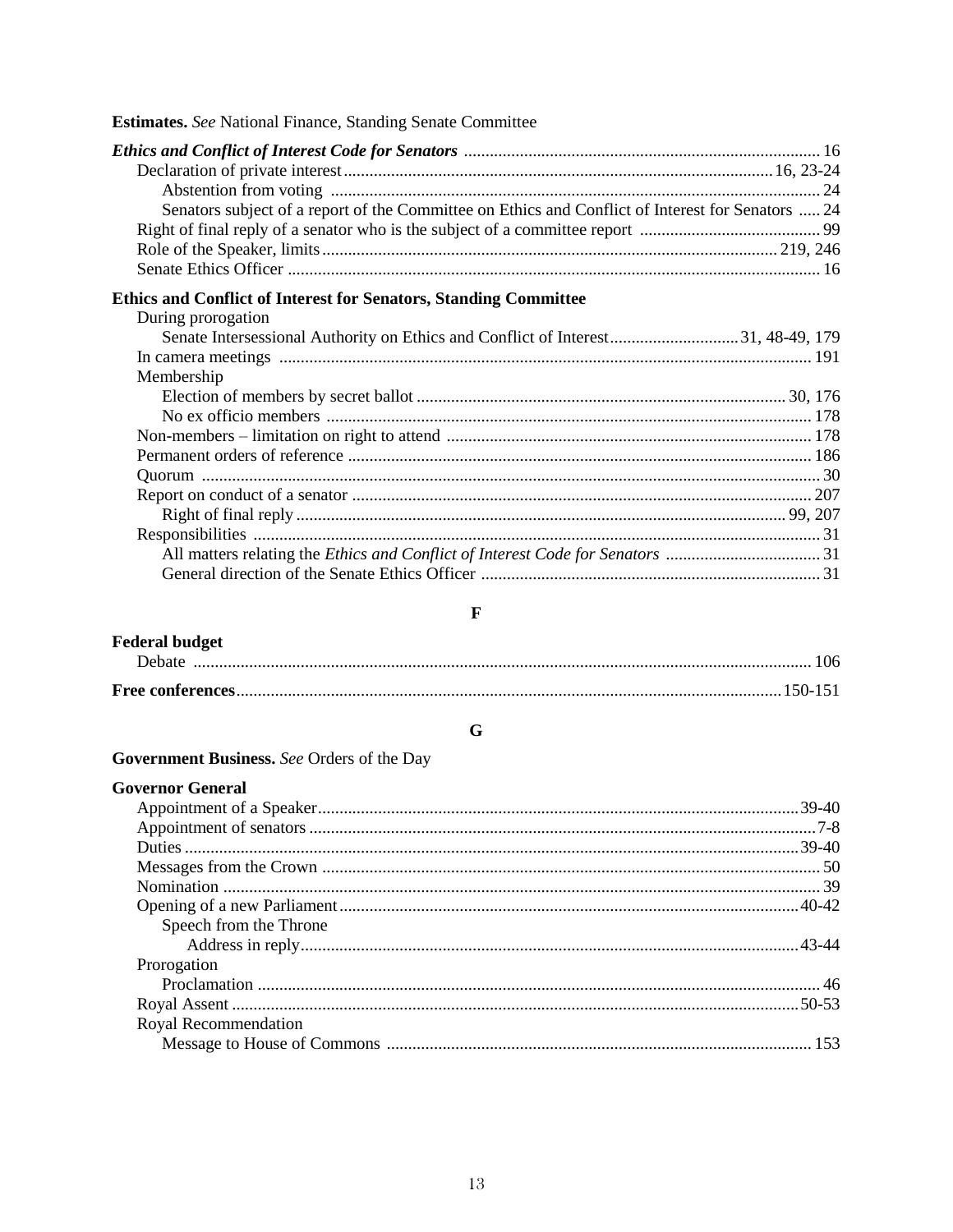#### Hoist amendments. See Amendments

| <b>House of Commons</b> |  |
|-------------------------|--|
|                         |  |
|                         |  |
| <b>Joint Committees</b> |  |
|                         |  |
|                         |  |
|                         |  |

#### $\mathbf I$

#### **Independent senators.** See Senators

#### **Inquiries**

### **Internal Economy, Budgets and Administration, Standing Committee**

| Approval of committee budgets    |  |
|----------------------------------|--|
|                                  |  |
|                                  |  |
|                                  |  |
|                                  |  |
|                                  |  |
|                                  |  |
|                                  |  |
|                                  |  |
|                                  |  |
| Senate Administrative Rules      |  |
|                                  |  |
| <b>Interparliamentary groups</b> |  |
|                                  |  |
|                                  |  |
| Interparliamentary delegations   |  |
|                                  |  |
| Inuktitut                        |  |
|                                  |  |

 $\mathbf{J}$ 

Joint addresses. See Parliament

Joint committees. See Committees, joint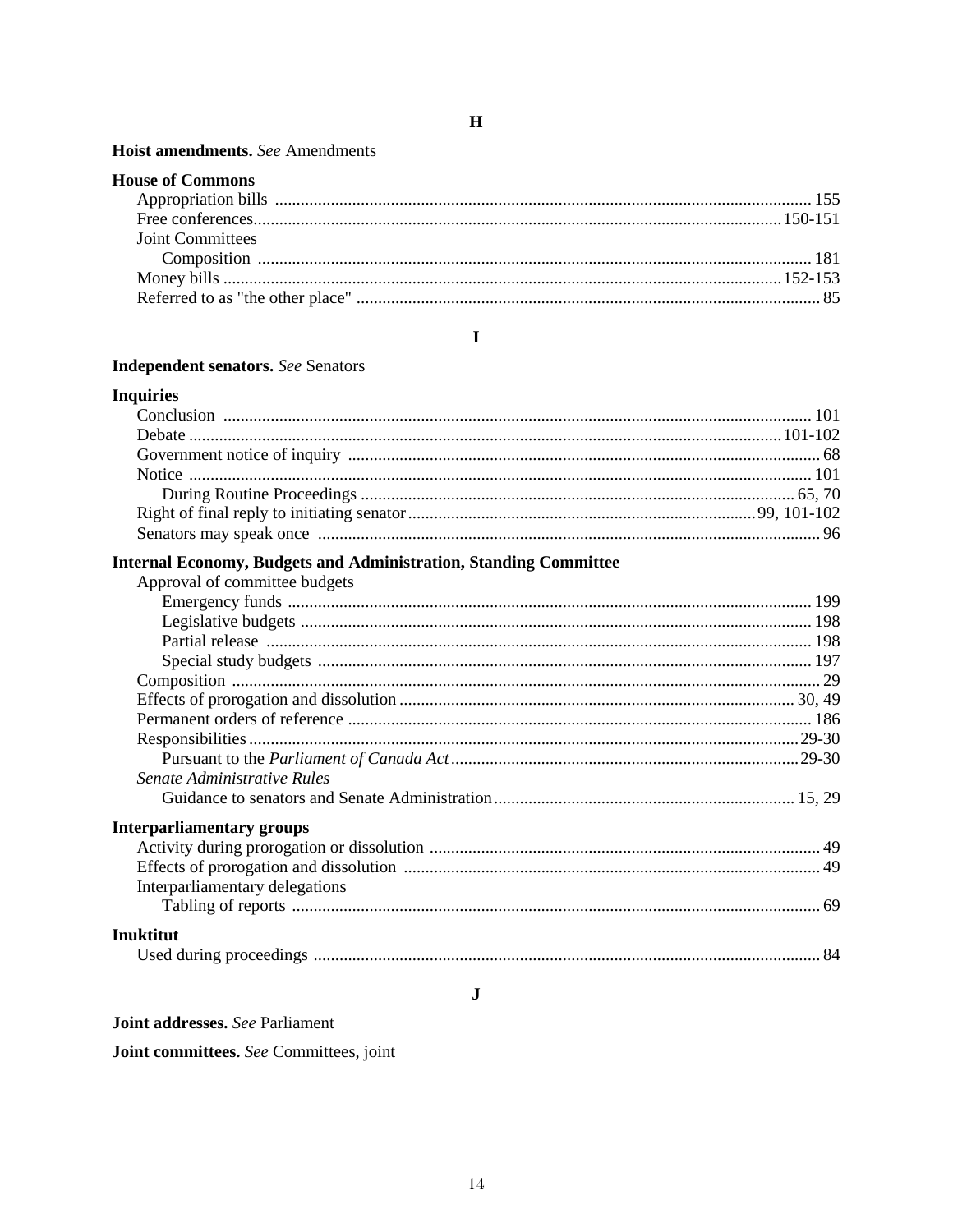| Journals of the Senate <i>manufacture contained a contained a senator</i> and the senate of the Senate manufacture of the Senate manufacture of the Senate manufacture of the Senate manufacture of the Senate manufacture of the S |
|-------------------------------------------------------------------------------------------------------------------------------------------------------------------------------------------------------------------------------------|
|                                                                                                                                                                                                                                     |
|                                                                                                                                                                                                                                     |
|                                                                                                                                                                                                                                     |
|                                                                                                                                                                                                                                     |
|                                                                                                                                                                                                                                     |
|                                                                                                                                                                                                                                     |
| Committees                                                                                                                                                                                                                          |
| Budget and special studies                                                                                                                                                                                                          |
|                                                                                                                                                                                                                                     |
|                                                                                                                                                                                                                                     |
|                                                                                                                                                                                                                                     |
|                                                                                                                                                                                                                                     |
|                                                                                                                                                                                                                                     |
|                                                                                                                                                                                                                                     |
|                                                                                                                                                                                                                                     |
|                                                                                                                                                                                                                                     |
|                                                                                                                                                                                                                                     |
|                                                                                                                                                                                                                                     |
| Rulings                                                                                                                                                                                                                             |
|                                                                                                                                                                                                                                     |
|                                                                                                                                                                                                                                     |
|                                                                                                                                                                                                                                     |
|                                                                                                                                                                                                                                     |
|                                                                                                                                                                                                                                     |
|                                                                                                                                                                                                                                     |
|                                                                                                                                                                                                                                     |
|                                                                                                                                                                                                                                     |
|                                                                                                                                                                                                                                     |

### $\mathbf L$

| Spoken during proceedings |  |
|---------------------------|--|
|                           |  |
|                           |  |
|                           |  |
|                           |  |

### Law Clerk and Parliamentary Counsel. See Senate Law Clerk and Parliamentary Counsel

### **Leader of the Government in the Senate**

| Exceptions |  |
|------------|--|
|            |  |
|            |  |
|            |  |
|            |  |
|            |  |
|            |  |
|            |  |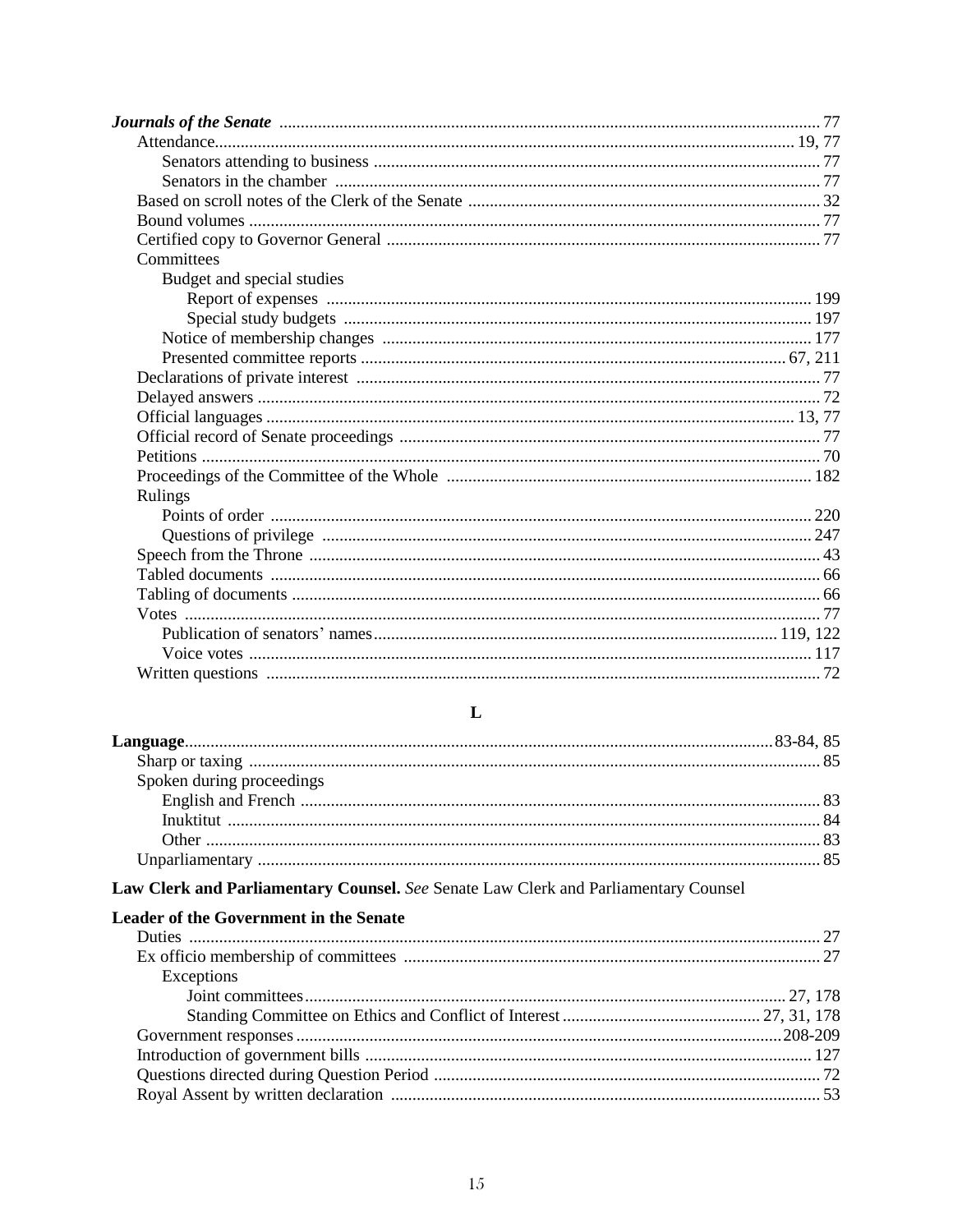| Leader of the Opposition in the Senate                                                              |  |
|-----------------------------------------------------------------------------------------------------|--|
|                                                                                                     |  |
| Exceptions                                                                                          |  |
|                                                                                                     |  |
|                                                                                                     |  |
| Time allocation motion                                                                              |  |
|                                                                                                     |  |
| Leave of the Senate. See Motions                                                                    |  |
| <b>Leaves of absence.</b> See Senators                                                              |  |
| Legislative committees. See Committees, special and legislative                                     |  |
| Legislative process. See Bills, general                                                             |  |
| Library analysts. See Committees and Library of Parliament                                          |  |
|                                                                                                     |  |
| M                                                                                                   |  |
| <b>Mace</b>                                                                                         |  |
|                                                                                                     |  |
|                                                                                                     |  |
| <b>Mace Bearer</b>                                                                                  |  |
|                                                                                                     |  |
|                                                                                                     |  |
| Meetings of the Senate. See Sittings of the Senate                                                  |  |
| <b>Messages</b>                                                                                     |  |
|                                                                                                     |  |
|                                                                                                     |  |
|                                                                                                     |  |
| <b>Ministers</b>                                                                                    |  |
| Committee of the Whole                                                                              |  |
|                                                                                                     |  |
| Ministers in the Senate <i>machine machine and a continuum machine and a continuum machine a</i> 28 |  |
|                                                                                                     |  |
| Money bills. See Bills, public                                                                      |  |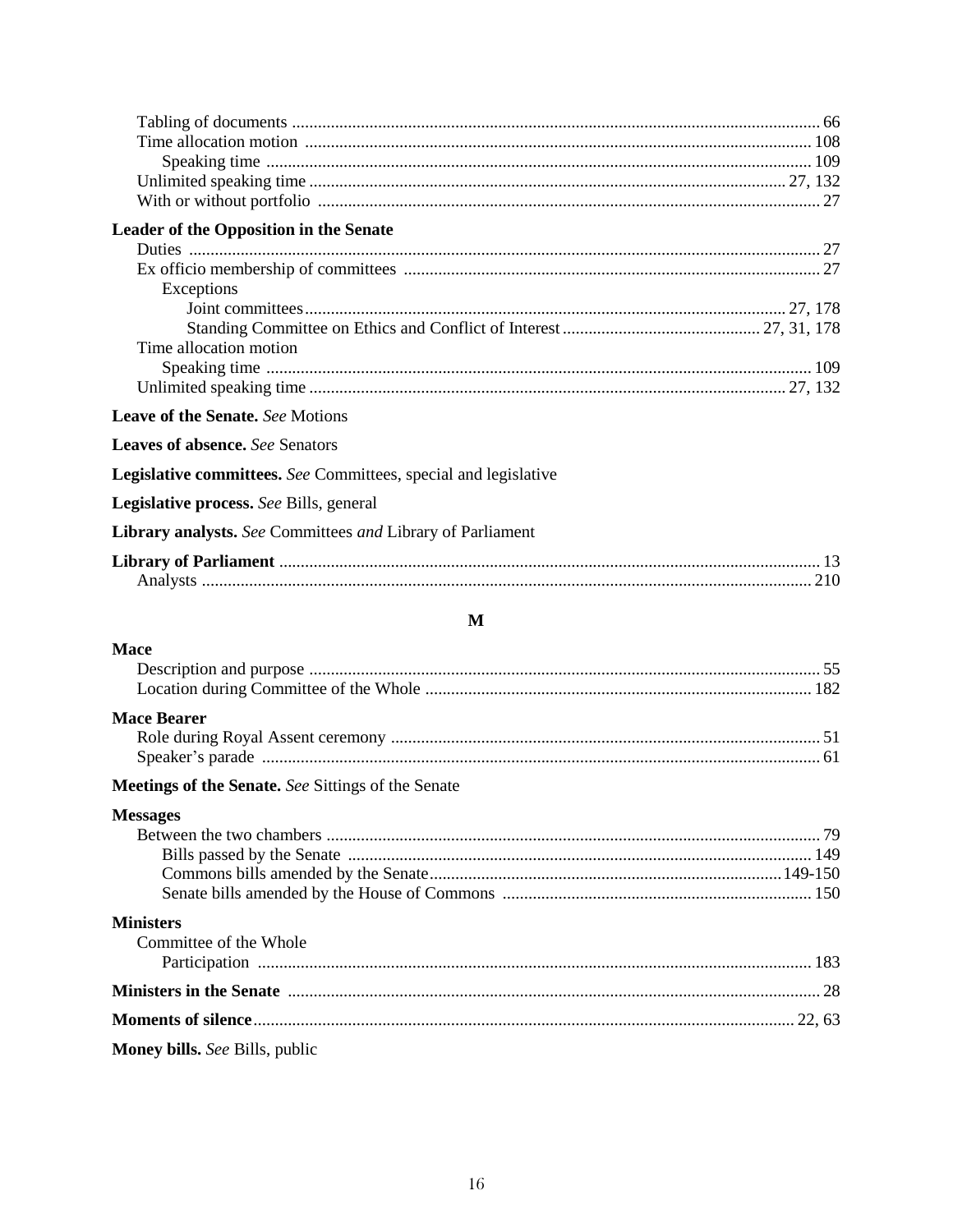|  | Motions |
|--|---------|
|  |         |

| Amendments           |  |
|----------------------|--|
|                      |  |
|                      |  |
| Committees           |  |
|                      |  |
|                      |  |
|                      |  |
|                      |  |
|                      |  |
|                      |  |
|                      |  |
|                      |  |
|                      |  |
|                      |  |
| Moving and seconding |  |
|                      |  |
|                      |  |
|                      |  |
|                      |  |
|                      |  |
|                      |  |
|                      |  |
|                      |  |
|                      |  |
|                      |  |
|                      |  |
|                      |  |
|                      |  |
|                      |  |
|                      |  |
|                      |  |

### $\mathbf N$

| <b>National Finance, Standing Senate Committee</b> |  |
|----------------------------------------------------|--|
| <b>Estimates</b>                                   |  |
|                                                    |  |
| <b>Notice</b>                                      |  |
|                                                    |  |
|                                                    |  |
|                                                    |  |
| Inquiries                                          |  |
|                                                    |  |
| <b>Motions</b>                                     |  |
|                                                    |  |
|                                                    |  |
|                                                    |  |
|                                                    |  |
|                                                    |  |
|                                                    |  |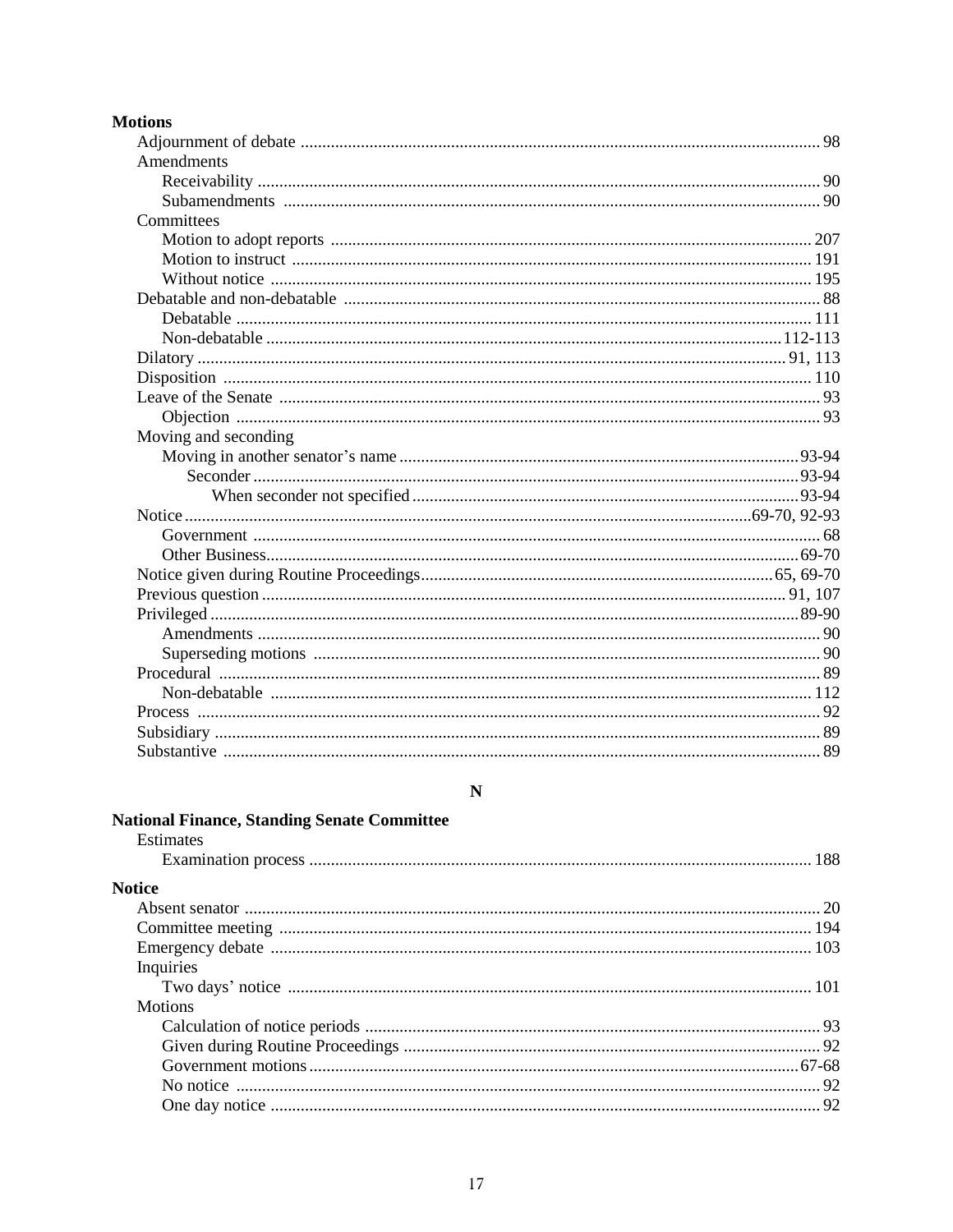| Question of privilege |  |
|-----------------------|--|
|                       |  |
|                       |  |
|                       |  |
|                       |  |
|                       |  |
|                       |  |

### Notice of motion. See Motions and Notice

Notice Paper. See Order Paper and Notice Paper

| O                                   |  |  |
|-------------------------------------|--|--|
|                                     |  |  |
|                                     |  |  |
|                                     |  |  |
|                                     |  |  |
|                                     |  |  |
|                                     |  |  |
|                                     |  |  |
|                                     |  |  |
|                                     |  |  |
|                                     |  |  |
|                                     |  |  |
|                                     |  |  |
|                                     |  |  |
|                                     |  |  |
|                                     |  |  |
|                                     |  |  |
|                                     |  |  |
|                                     |  |  |
| <b>Order Paper and Notice Paper</b> |  |  |
|                                     |  |  |
|                                     |  |  |
|                                     |  |  |
|                                     |  |  |
|                                     |  |  |
|                                     |  |  |
|                                     |  |  |
|                                     |  |  |
|                                     |  |  |
|                                     |  |  |
|                                     |  |  |
| Government inquiry                  |  |  |
|                                     |  |  |
|                                     |  |  |
| Government notices of               |  |  |
|                                     |  |  |
|                                     |  |  |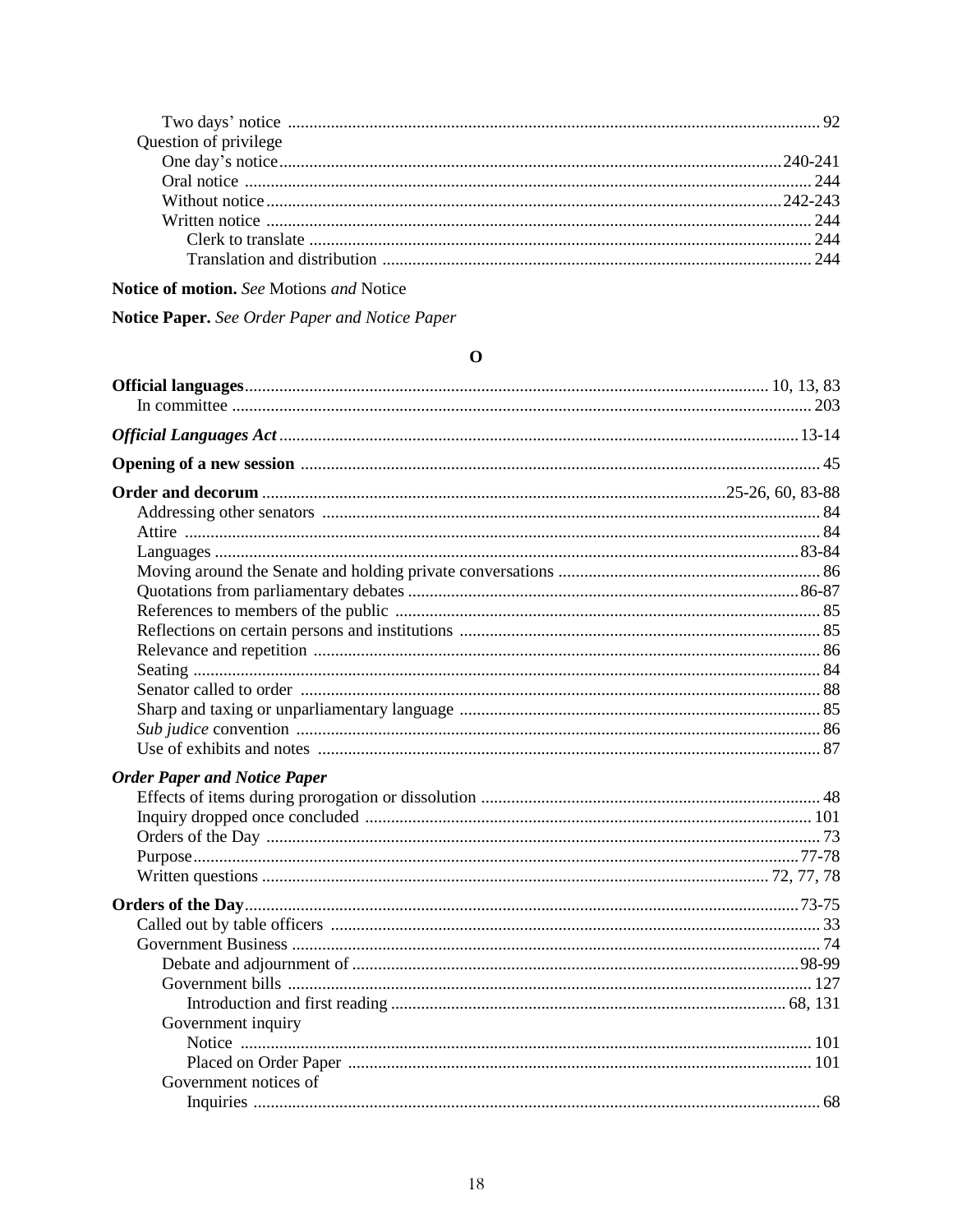| Speech from the Throne |  |
|------------------------|--|
|                        |  |
|                        |  |
|                        |  |
|                        |  |
|                        |  |
|                        |  |

 $\mathbf P$ 

Other Business. See Orders of the Day

#### **Pages**

| <b>Parliament</b>                                                                                   |  |
|-----------------------------------------------------------------------------------------------------|--|
| Calendar (See Parliamentary calendar)                                                               |  |
|                                                                                                     |  |
|                                                                                                     |  |
| Committees                                                                                          |  |
| Ethics and Conflict of Interest for Senators                                                        |  |
|                                                                                                     |  |
| Internal Economy, Budgets and Administration                                                        |  |
|                                                                                                     |  |
|                                                                                                     |  |
|                                                                                                     |  |
|                                                                                                     |  |
|                                                                                                     |  |
|                                                                                                     |  |
|                                                                                                     |  |
|                                                                                                     |  |
|                                                                                                     |  |
|                                                                                                     |  |
| Proclamation                                                                                        |  |
|                                                                                                     |  |
|                                                                                                     |  |
|                                                                                                     |  |
| Parliamentary associations and interparliamentary groups continues to operate during prorogation or |  |
|                                                                                                     |  |
|                                                                                                     |  |
| Committees                                                                                          |  |
| Ethics and Conflict of Interest for Senators                                                        |  |
|                                                                                                     |  |
| Internal Economy, Budgets and Administration                                                        |  |
|                                                                                                     |  |
|                                                                                                     |  |
| Effects on                                                                                          |  |
|                                                                                                     |  |
|                                                                                                     |  |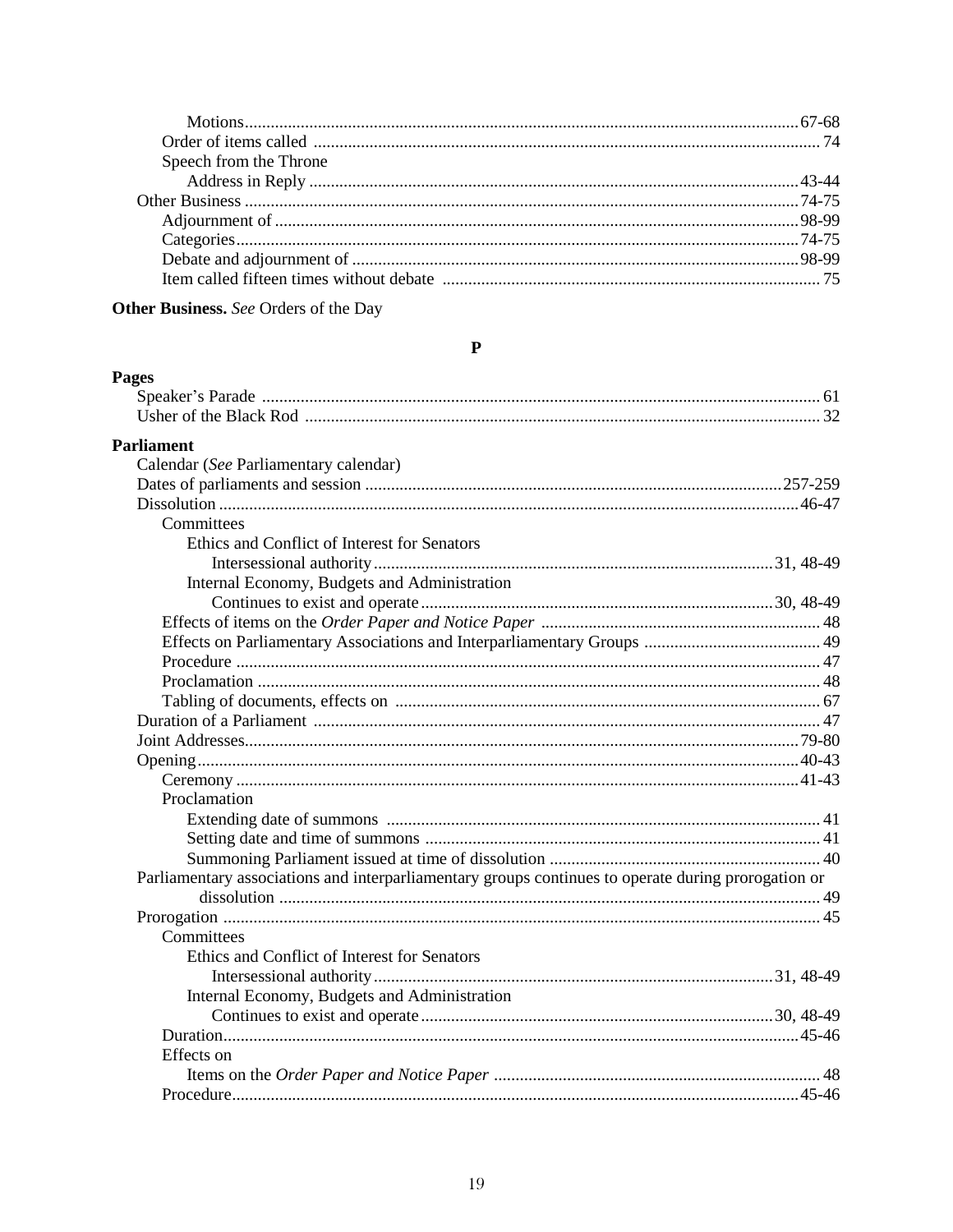| Standing Committee on Internal Economy, Budgets and Administration continues to exist during   |  |
|------------------------------------------------------------------------------------------------|--|
|                                                                                                |  |
|                                                                                                |  |
|                                                                                                |  |
|                                                                                                |  |
| Responsibilities of the Standing Committee on Internal Economy, Budgets and Administration  30 |  |
|                                                                                                |  |
|                                                                                                |  |
|                                                                                                |  |
|                                                                                                |  |
|                                                                                                |  |
|                                                                                                |  |
|                                                                                                |  |
| <b>Petitions</b>                                                                               |  |
| Private bills                                                                                  |  |
|                                                                                                |  |
|                                                                                                |  |
|                                                                                                |  |
| <b>Points of order</b>                                                                         |  |
|                                                                                                |  |
|                                                                                                |  |
|                                                                                                |  |
|                                                                                                |  |
|                                                                                                |  |
|                                                                                                |  |
|                                                                                                |  |
|                                                                                                |  |
|                                                                                                |  |
|                                                                                                |  |
|                                                                                                |  |
|                                                                                                |  |
|                                                                                                |  |
|                                                                                                |  |
|                                                                                                |  |
|                                                                                                |  |
| Role of the Speaker                                                                            |  |
|                                                                                                |  |
|                                                                                                |  |
|                                                                                                |  |
| <b>Political parties</b>                                                                       |  |
|                                                                                                |  |
|                                                                                                |  |
| Pre-study. See Bills, general and Committees                                                   |  |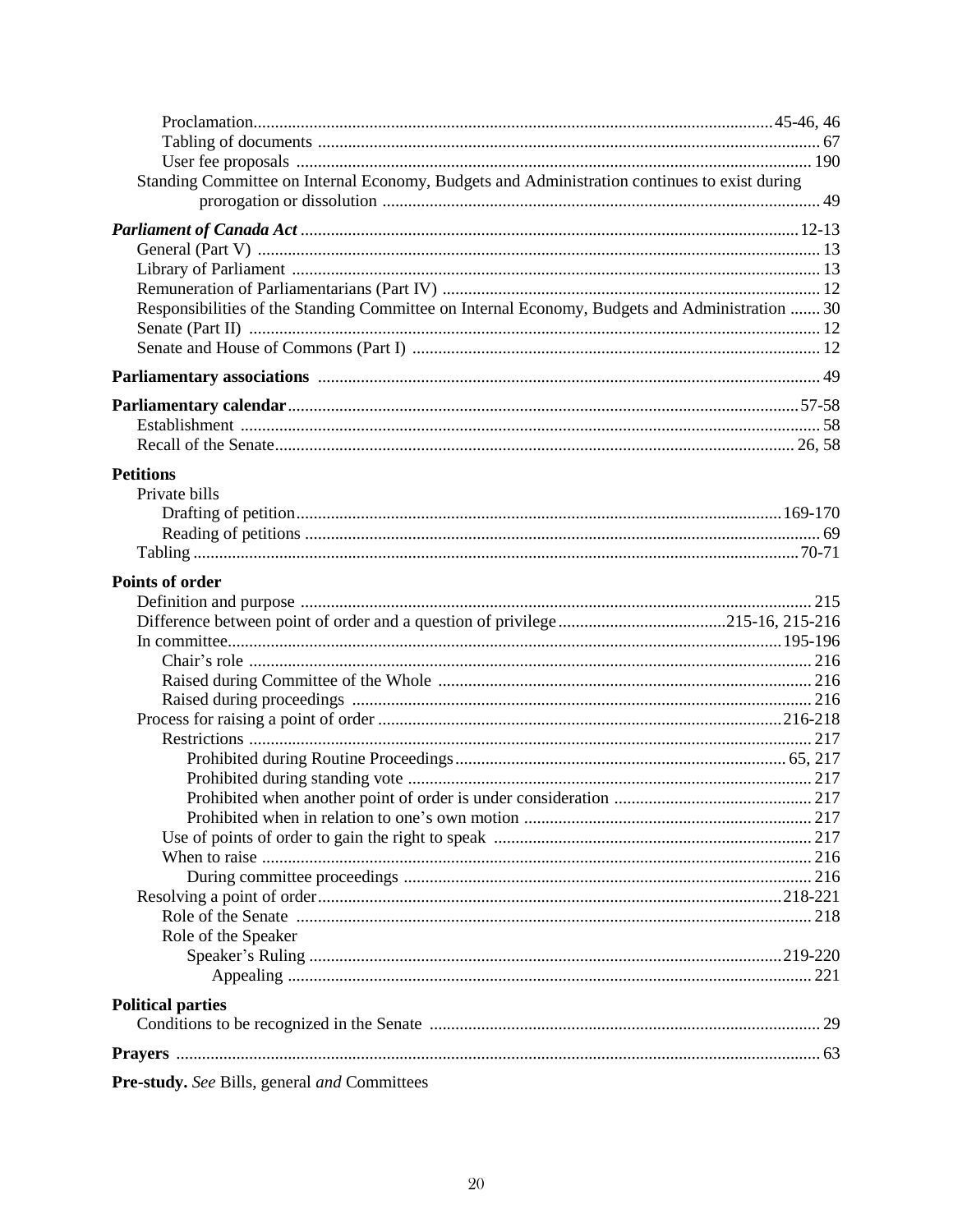| Prima facie. See Privilege                                                                  |              |
|---------------------------------------------------------------------------------------------|--------------|
| <b>Principal Clerk.</b> See Table Officers                                                  |              |
| Private bills. See Bills, private                                                           |              |
| <b>Privilege</b>                                                                            |              |
|                                                                                             |              |
|                                                                                             |              |
|                                                                                             |              |
|                                                                                             |              |
| Courts                                                                                      |              |
|                                                                                             |              |
|                                                                                             |              |
|                                                                                             |              |
| Freedom from                                                                                |              |
|                                                                                             |              |
|                                                                                             |              |
|                                                                                             |              |
|                                                                                             |              |
| History and evolution                                                                       |              |
| Historical evolution                                                                        |              |
|                                                                                             |              |
|                                                                                             |              |
|                                                                                             |              |
|                                                                                             |              |
|                                                                                             |              |
|                                                                                             |              |
|                                                                                             |              |
| In Committee                                                                                |              |
| Breach of privilege                                                                         |              |
|                                                                                             |              |
|                                                                                             |              |
|                                                                                             |              |
|                                                                                             |              |
|                                                                                             | $.255 - 256$ |
|                                                                                             |              |
|                                                                                             |              |
|                                                                                             |              |
|                                                                                             |              |
|                                                                                             |              |
|                                                                                             |              |
| Patriation of the Constitution in 1982 and the Canadian Charter of Rights and Freedoms  253 |              |
|                                                                                             |              |
| Oaths                                                                                       |              |
|                                                                                             |              |
|                                                                                             |              |
|                                                                                             |              |
|                                                                                             | 238          |
|                                                                                             |              |
|                                                                                             |              |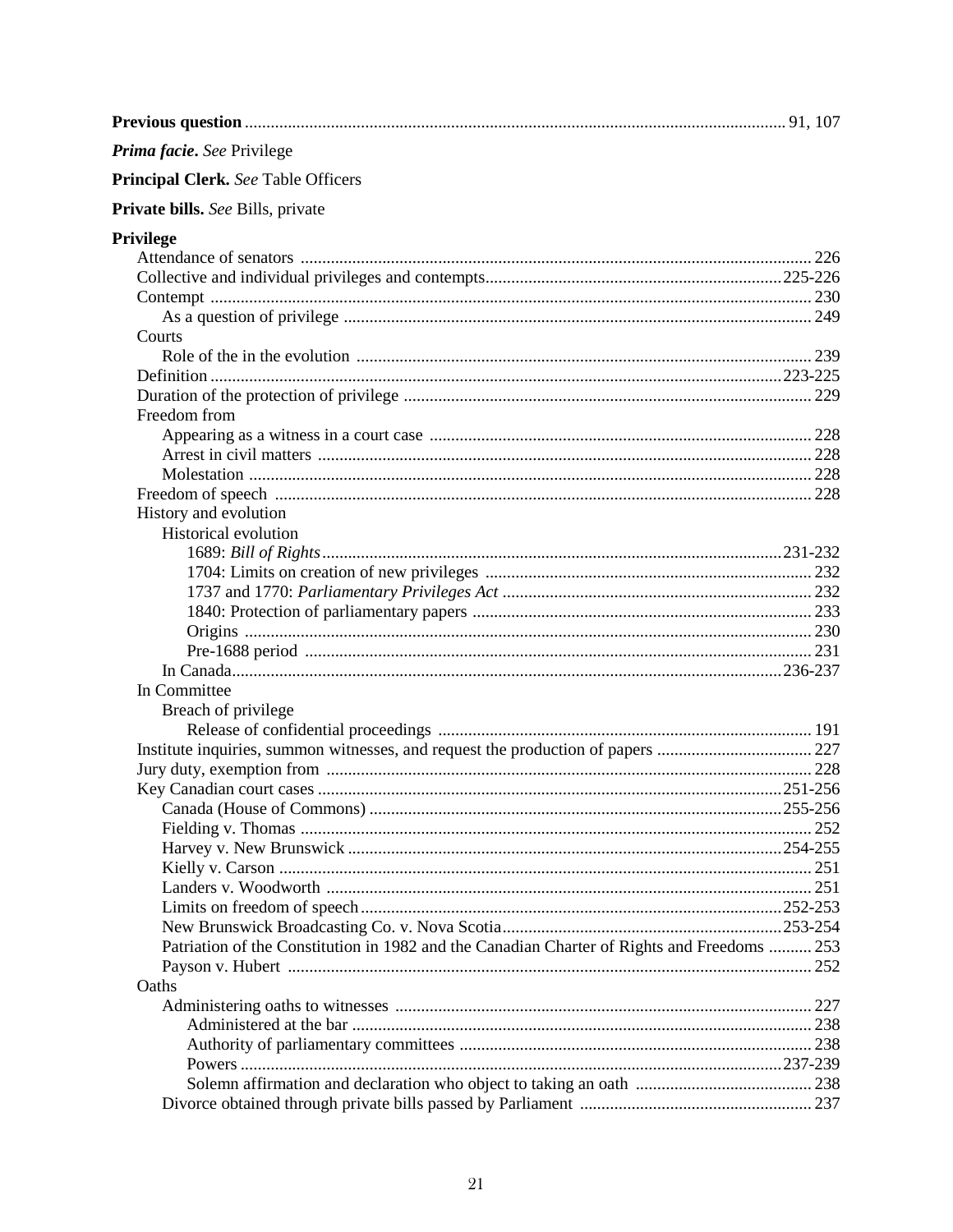| Question of privilege<br>Prima facie case of privilege<br>With respect to the unauthorized release of committee documents or proceedings241-242<br>Rules, Procedures and the Rights of Parliament, Standing Committee on<br><b>United Kingdom</b><br><b>Proclamations</b><br><b>Prorogation.</b> See Parliament<br><b>Public bills.</b> See Bills, public<br><b>Public Service Employment Act</b><br>Q<br><b>Qualification of a senator.</b> See Senators |  |
|-----------------------------------------------------------------------------------------------------------------------------------------------------------------------------------------------------------------------------------------------------------------------------------------------------------------------------------------------------------------------------------------------------------------------------------------------------------|--|
|                                                                                                                                                                                                                                                                                                                                                                                                                                                           |  |
|                                                                                                                                                                                                                                                                                                                                                                                                                                                           |  |
|                                                                                                                                                                                                                                                                                                                                                                                                                                                           |  |
|                                                                                                                                                                                                                                                                                                                                                                                                                                                           |  |
|                                                                                                                                                                                                                                                                                                                                                                                                                                                           |  |
|                                                                                                                                                                                                                                                                                                                                                                                                                                                           |  |
|                                                                                                                                                                                                                                                                                                                                                                                                                                                           |  |
|                                                                                                                                                                                                                                                                                                                                                                                                                                                           |  |
|                                                                                                                                                                                                                                                                                                                                                                                                                                                           |  |
|                                                                                                                                                                                                                                                                                                                                                                                                                                                           |  |
|                                                                                                                                                                                                                                                                                                                                                                                                                                                           |  |
|                                                                                                                                                                                                                                                                                                                                                                                                                                                           |  |
|                                                                                                                                                                                                                                                                                                                                                                                                                                                           |  |
|                                                                                                                                                                                                                                                                                                                                                                                                                                                           |  |
|                                                                                                                                                                                                                                                                                                                                                                                                                                                           |  |
|                                                                                                                                                                                                                                                                                                                                                                                                                                                           |  |
|                                                                                                                                                                                                                                                                                                                                                                                                                                                           |  |
|                                                                                                                                                                                                                                                                                                                                                                                                                                                           |  |
|                                                                                                                                                                                                                                                                                                                                                                                                                                                           |  |
|                                                                                                                                                                                                                                                                                                                                                                                                                                                           |  |
|                                                                                                                                                                                                                                                                                                                                                                                                                                                           |  |
|                                                                                                                                                                                                                                                                                                                                                                                                                                                           |  |
|                                                                                                                                                                                                                                                                                                                                                                                                                                                           |  |
|                                                                                                                                                                                                                                                                                                                                                                                                                                                           |  |
|                                                                                                                                                                                                                                                                                                                                                                                                                                                           |  |
|                                                                                                                                                                                                                                                                                                                                                                                                                                                           |  |
|                                                                                                                                                                                                                                                                                                                                                                                                                                                           |  |
|                                                                                                                                                                                                                                                                                                                                                                                                                                                           |  |
|                                                                                                                                                                                                                                                                                                                                                                                                                                                           |  |
|                                                                                                                                                                                                                                                                                                                                                                                                                                                           |  |
|                                                                                                                                                                                                                                                                                                                                                                                                                                                           |  |
|                                                                                                                                                                                                                                                                                                                                                                                                                                                           |  |
|                                                                                                                                                                                                                                                                                                                                                                                                                                                           |  |
|                                                                                                                                                                                                                                                                                                                                                                                                                                                           |  |
|                                                                                                                                                                                                                                                                                                                                                                                                                                                           |  |
|                                                                                                                                                                                                                                                                                                                                                                                                                                                           |  |
|                                                                                                                                                                                                                                                                                                                                                                                                                                                           |  |
|                                                                                                                                                                                                                                                                                                                                                                                                                                                           |  |
|                                                                                                                                                                                                                                                                                                                                                                                                                                                           |  |
|                                                                                                                                                                                                                                                                                                                                                                                                                                                           |  |
|                                                                                                                                                                                                                                                                                                                                                                                                                                                           |  |
|                                                                                                                                                                                                                                                                                                                                                                                                                                                           |  |
|                                                                                                                                                                                                                                                                                                                                                                                                                                                           |  |
|                                                                                                                                                                                                                                                                                                                                                                                                                                                           |  |
|                                                                                                                                                                                                                                                                                                                                                                                                                                                           |  |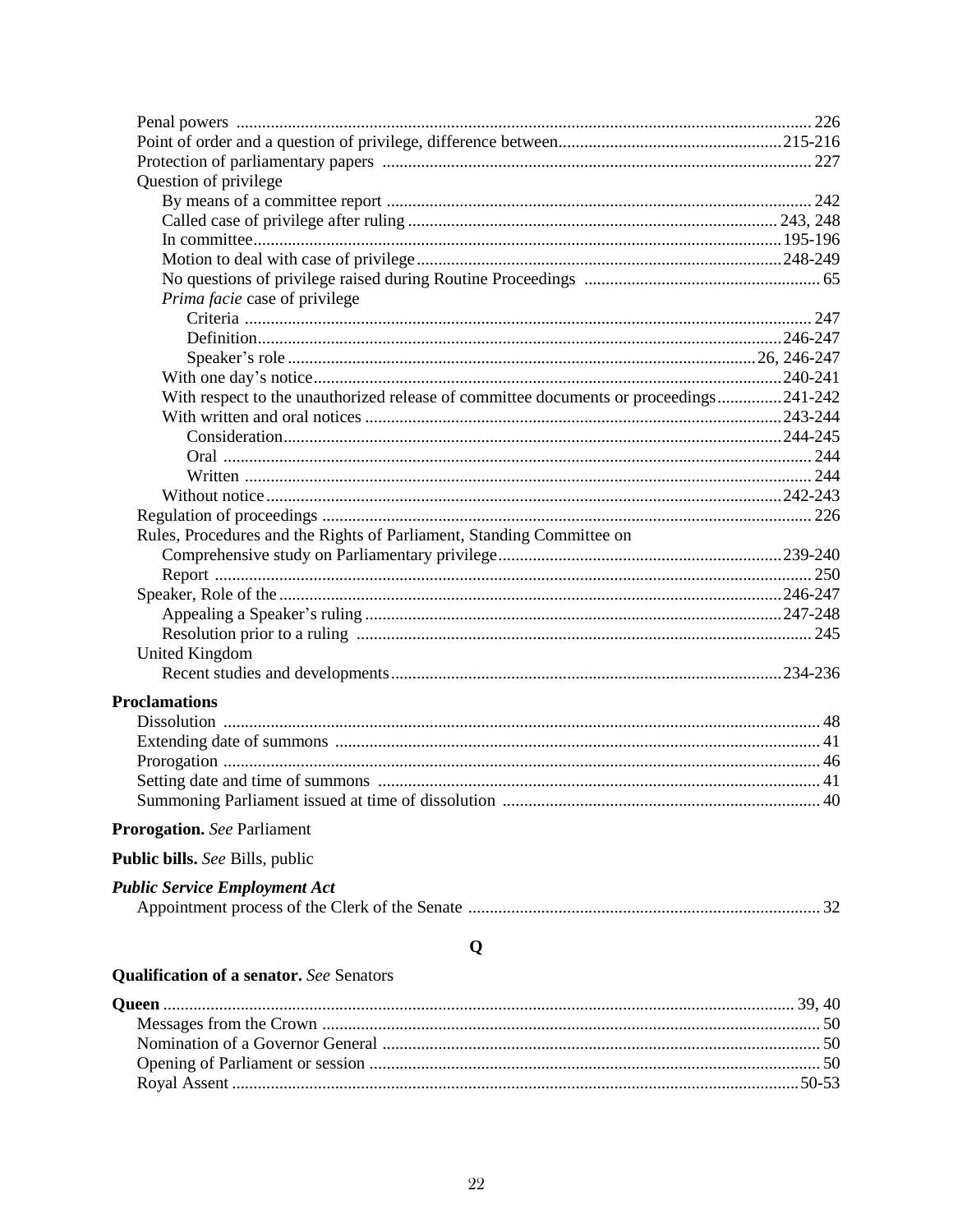### Question of privilege. See Privilege

| Questions directed to |  |
|-----------------------|--|
|                       |  |
|                       |  |
|                       |  |
| Written questions     |  |
| Delayed answers       |  |
|                       |  |
|                       |  |
|                       |  |
| Ouorum                |  |
|                       |  |
|                       |  |

### $\mathbf R$

| <b>Reasoned amendments.</b> See Amendments |  |
|--------------------------------------------|--|
|                                            |  |
| <b>Red Chamber, See Senate Chamber</b>     |  |
|                                            |  |
|                                            |  |
|                                            |  |
|                                            |  |
|                                            |  |
|                                            |  |
| Introduction and first reading of          |  |
|                                            |  |
|                                            |  |
|                                            |  |
| Notices of                                 |  |
|                                            |  |
|                                            |  |
|                                            |  |
|                                            |  |
|                                            |  |
| Tabling of                                 |  |
|                                            |  |
|                                            |  |
|                                            |  |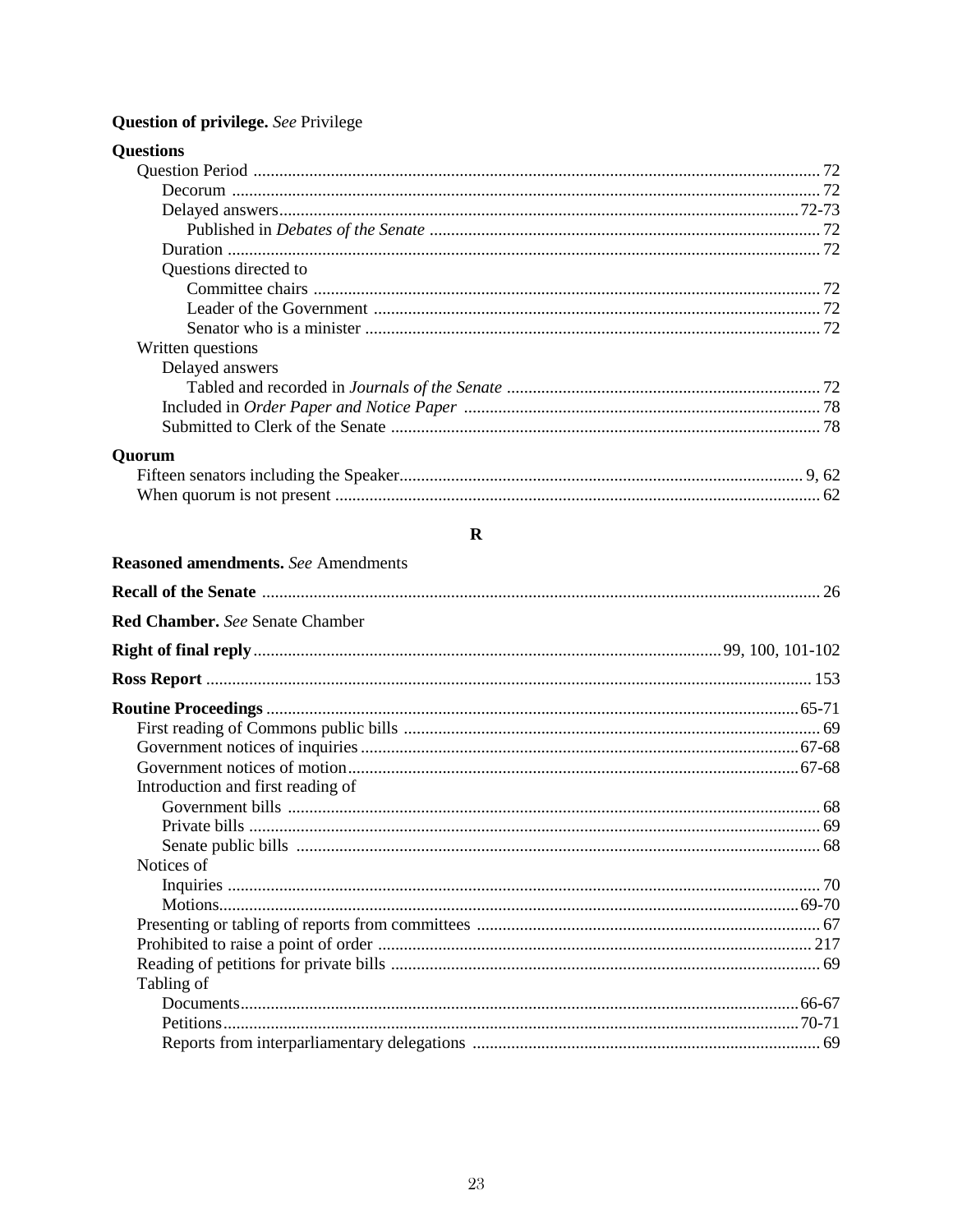| Rules, Procedures and the Rights of Parliament, Standing Committee |    |
|--------------------------------------------------------------------|----|
|                                                                    |    |
|                                                                    |    |
|                                                                    |    |
| Referral of case of privilege                                      |    |
|                                                                    |    |
|                                                                    |    |
| S                                                                  |    |
| <b>Secretary to the Governor General</b>                           |    |
| Royal Assent                                                       |    |
| Communication                                                      |    |
|                                                                    |    |
|                                                                    |    |
| <b>Selection Committee.</b> See Committee of Selection             |    |
| <b>Senate</b>                                                      |    |
|                                                                    |    |
|                                                                    |    |
| Chamber (See Senate Chamber)                                       |    |
|                                                                    |    |
| Crown                                                              |    |
| Messages                                                           | 50 |
|                                                                    |    |
| Legislative process                                                |    |
|                                                                    |    |
|                                                                    |    |
|                                                                    |    |
|                                                                    |    |
|                                                                    |    |
| Parliamentary privilege                                            |    |
|                                                                    |    |
|                                                                    |    |
|                                                                    |    |
|                                                                    |    |
|                                                                    |    |
|                                                                    |    |
|                                                                    |    |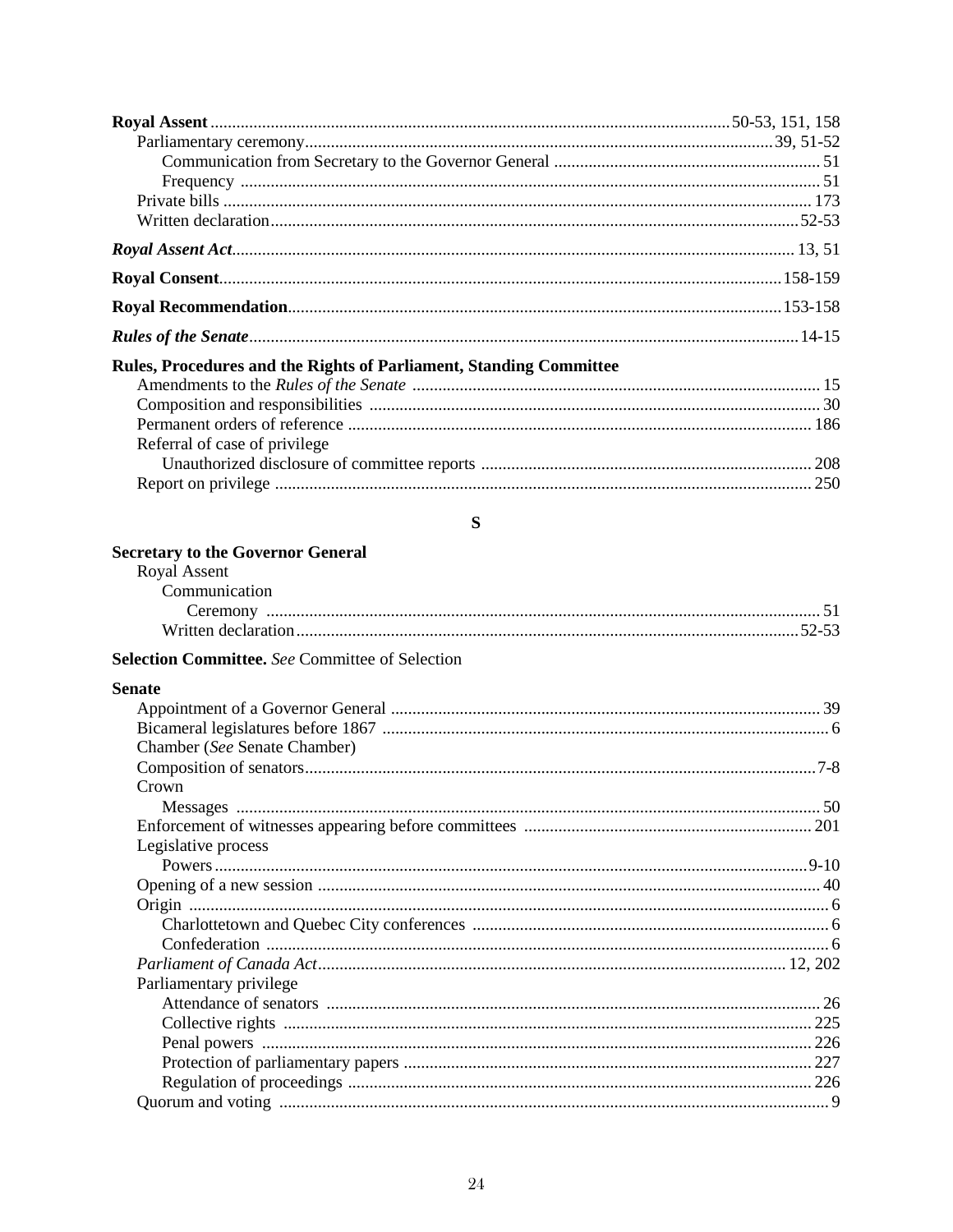| <b>Royal Assent</b>                                                                                    |  |
|--------------------------------------------------------------------------------------------------------|--|
|                                                                                                        |  |
|                                                                                                        |  |
| Senate Administration (See Senate Administration)                                                      |  |
| Senate Administrative Rules (See Senate Administrative Rules)<br>Sittings (See Sittings of the Senate) |  |
|                                                                                                        |  |
|                                                                                                        |  |
|                                                                                                        |  |
|                                                                                                        |  |
|                                                                                                        |  |
|                                                                                                        |  |
| Committees                                                                                             |  |
|                                                                                                        |  |
|                                                                                                        |  |
|                                                                                                        |  |
|                                                                                                        |  |
|                                                                                                        |  |
| Internal Economy, Budgets and Administration, Standing Committee                                       |  |
| Steering committee                                                                                     |  |
|                                                                                                        |  |
|                                                                                                        |  |
| <b>Senate Chamber</b>                                                                                  |  |
|                                                                                                        |  |
|                                                                                                        |  |
|                                                                                                        |  |
|                                                                                                        |  |
|                                                                                                        |  |
|                                                                                                        |  |
|                                                                                                        |  |
|                                                                                                        |  |
|                                                                                                        |  |
|                                                                                                        |  |
| Senate Ethics Officer. See Also Ethics and Conflict of Interest Code for Senators                      |  |
|                                                                                                        |  |
| Directed by                                                                                            |  |
|                                                                                                        |  |
|                                                                                                        |  |
|                                                                                                        |  |
|                                                                                                        |  |
|                                                                                                        |  |
| Senate Administration                                                                                  |  |
|                                                                                                        |  |
|                                                                                                        |  |
| <b>Senate public bills.</b> See Bills, public                                                          |  |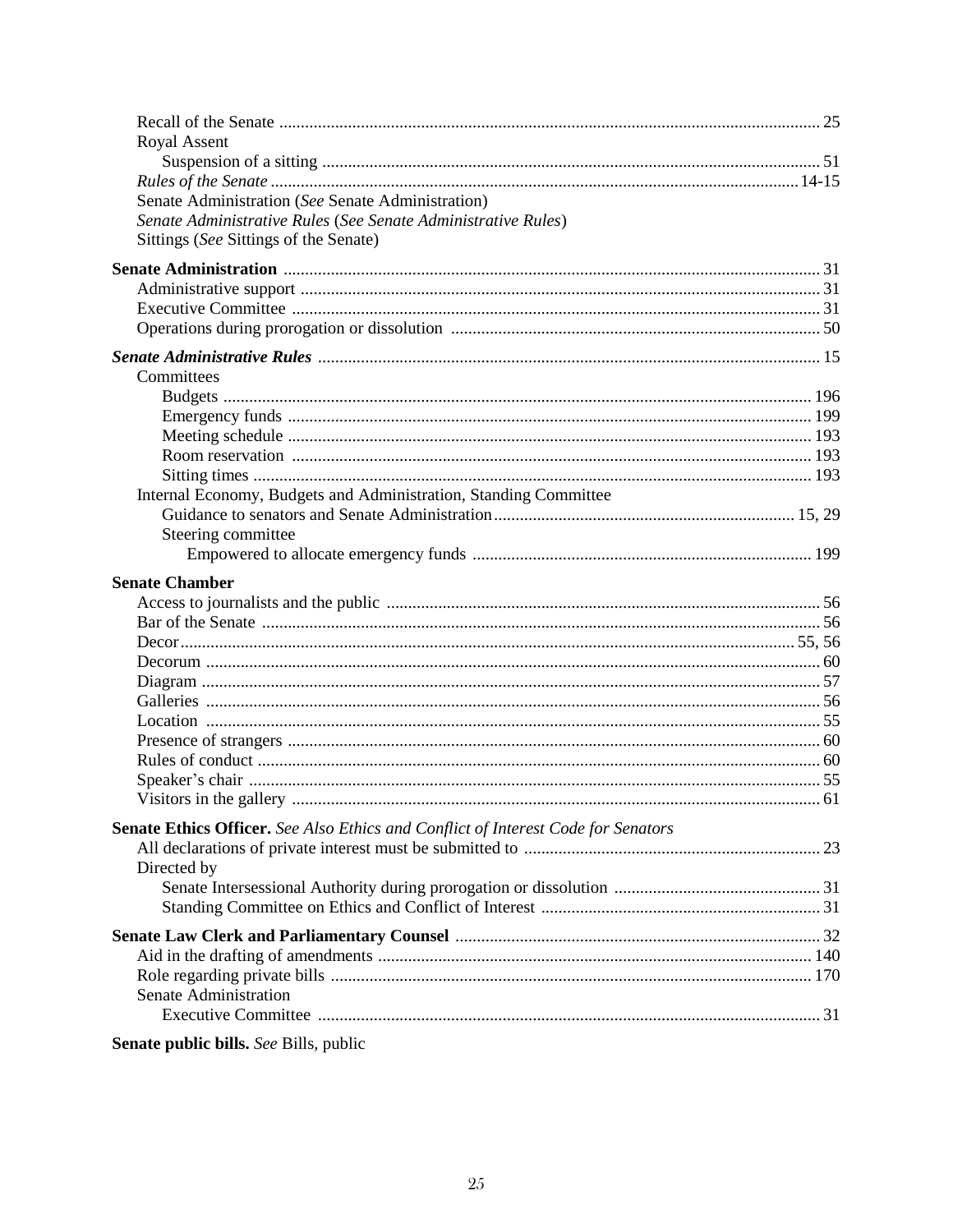### **Senators**

| Attire                                                |         |
|-------------------------------------------------------|---------|
|                                                       |         |
|                                                       |         |
|                                                       |         |
|                                                       |         |
|                                                       |         |
|                                                       |         |
|                                                       |         |
|                                                       |         |
| Decorum in the Senate Chamber (See Order and Decorum) |         |
|                                                       |         |
|                                                       |         |
|                                                       |         |
| Ethics and Conflict of Interest Code for Senators     |         |
|                                                       |         |
|                                                       |         |
|                                                       |         |
|                                                       |         |
|                                                       |         |
|                                                       |         |
|                                                       |         |
| Participation in debate (See Debate)                  |         |
| Privilege                                             |         |
|                                                       |         |
|                                                       |         |
|                                                       |         |
|                                                       |         |
|                                                       |         |
|                                                       |         |
|                                                       |         |
|                                                       |         |
| Swearing in                                           | $18-19$ |
|                                                       |         |
| Voting (See also Votes)                               |         |
|                                                       |         |
|                                                       |         |
|                                                       |         |
|                                                       |         |
|                                                       |         |
|                                                       |         |
|                                                       |         |
|                                                       |         |
|                                                       |         |
|                                                       |         |
|                                                       |         |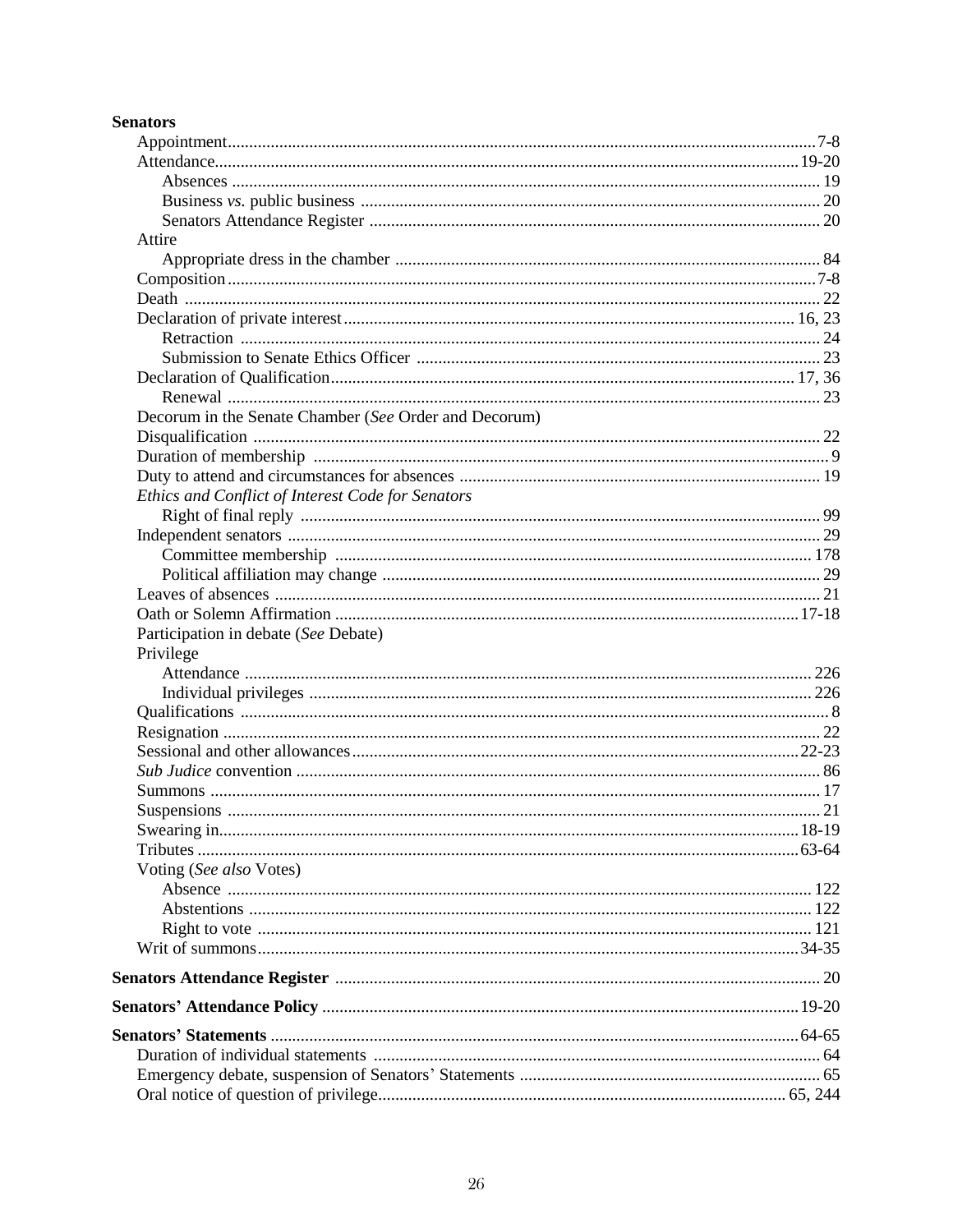| Time constraints enforced by the Speaker |         |
|------------------------------------------|---------|
|                                          |         |
|                                          |         |
|                                          |         |
|                                          |         |
|                                          |         |
|                                          |         |
|                                          |         |
|                                          |         |
|                                          |         |
| Committees                               |         |
|                                          |         |
|                                          |         |
|                                          |         |
|                                          |         |
|                                          |         |
|                                          |         |
|                                          |         |
|                                          |         |
| <b>Speaker of the Senate</b>             |         |
|                                          |         |
|                                          |         |
|                                          |         |
|                                          |         |
|                                          |         |
|                                          |         |
|                                          |         |
|                                          |         |
|                                          |         |
|                                          |         |
| Emergency debate                         |         |
|                                          |         |
|                                          |         |
|                                          |         |
|                                          |         |
|                                          |         |
| Minute of silence                        | .22, 63 |
|                                          |         |
| Orders of the Day                        |         |
|                                          |         |
|                                          |         |
|                                          |         |
| Point of order                           |         |
|                                          |         |
|                                          |         |
|                                          |         |
|                                          |         |
| Question of privilege                    |         |
|                                          |         |
|                                          | 247     |
|                                          |         |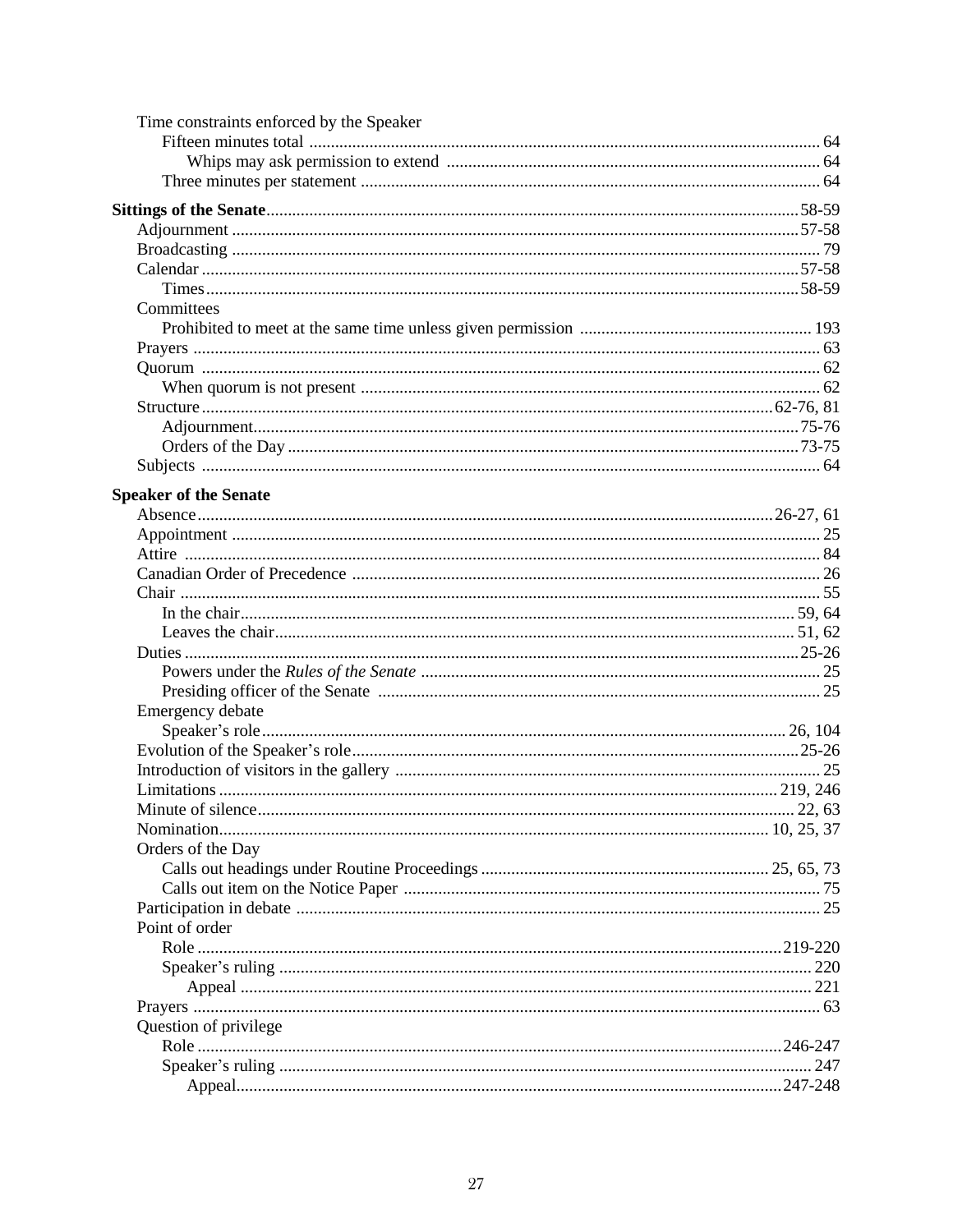| Reading messages from the                                   |  |
|-------------------------------------------------------------|--|
|                                                             |  |
|                                                             |  |
|                                                             |  |
| <b>Routine Proceedings</b>                                  |  |
|                                                             |  |
| Royal Assent                                                |  |
|                                                             |  |
|                                                             |  |
|                                                             |  |
|                                                             |  |
|                                                             |  |
|                                                             |  |
| <b>Speaker pro tempore</b>                                  |  |
|                                                             |  |
|                                                             |  |
|                                                             |  |
|                                                             |  |
| <b>Speaking times</b>                                       |  |
|                                                             |  |
|                                                             |  |
|                                                             |  |
|                                                             |  |
|                                                             |  |
|                                                             |  |
|                                                             |  |
|                                                             |  |
|                                                             |  |
| Special committees. See Committees, special and legislative |  |
|                                                             |  |
|                                                             |  |
|                                                             |  |
| <b>Standing committees.</b> See Committees, standing        |  |
| <b>Standing votes.</b> See Votes                            |  |
| <b>Steering committee.</b> See Committees, standing         |  |
|                                                             |  |
| <b>Subamendments.</b> See Motions                           |  |
| <b>Subcommittees</b>                                        |  |
|                                                             |  |
|                                                             |  |
|                                                             |  |
|                                                             |  |
|                                                             |  |
|                                                             |  |
|                                                             |  |
|                                                             |  |

### Supply bills. See Bills, public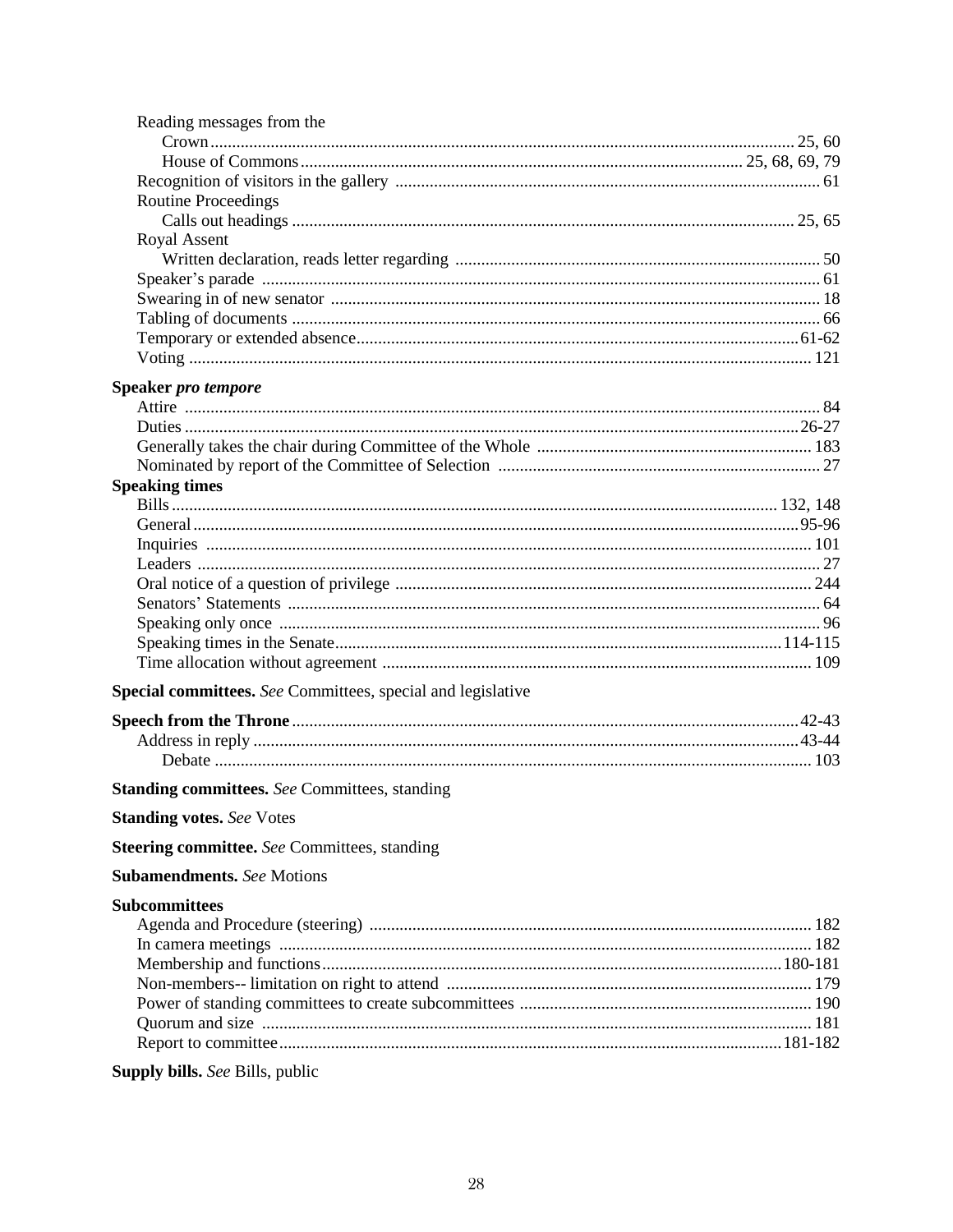### **Supreme Court of Canada**

| Chief Justice |  |
|---------------|--|
|               |  |
| Justices      |  |
|               |  |
|               |  |

### **Suspension of a senator.** See Senators

 $\mathbf T$ 

| <b>Table officers</b>                            |  |
|--------------------------------------------------|--|
|                                                  |  |
|                                                  |  |
|                                                  |  |
|                                                  |  |
| <b>Tabling of documents</b>                      |  |
|                                                  |  |
|                                                  |  |
|                                                  |  |
| Committee reports                                |  |
|                                                  |  |
|                                                  |  |
| Documents tabled by the Leader of the Government |  |
|                                                  |  |
|                                                  |  |
|                                                  |  |
|                                                  |  |
|                                                  |  |
|                                                  |  |
|                                                  |  |
|                                                  |  |
|                                                  |  |
|                                                  |  |
|                                                  |  |
|                                                  |  |
|                                                  |  |
|                                                  |  |
|                                                  |  |
|                                                  |  |
|                                                  |  |
|                                                  |  |
|                                                  |  |

### $\mathbf U$

### User fee proposals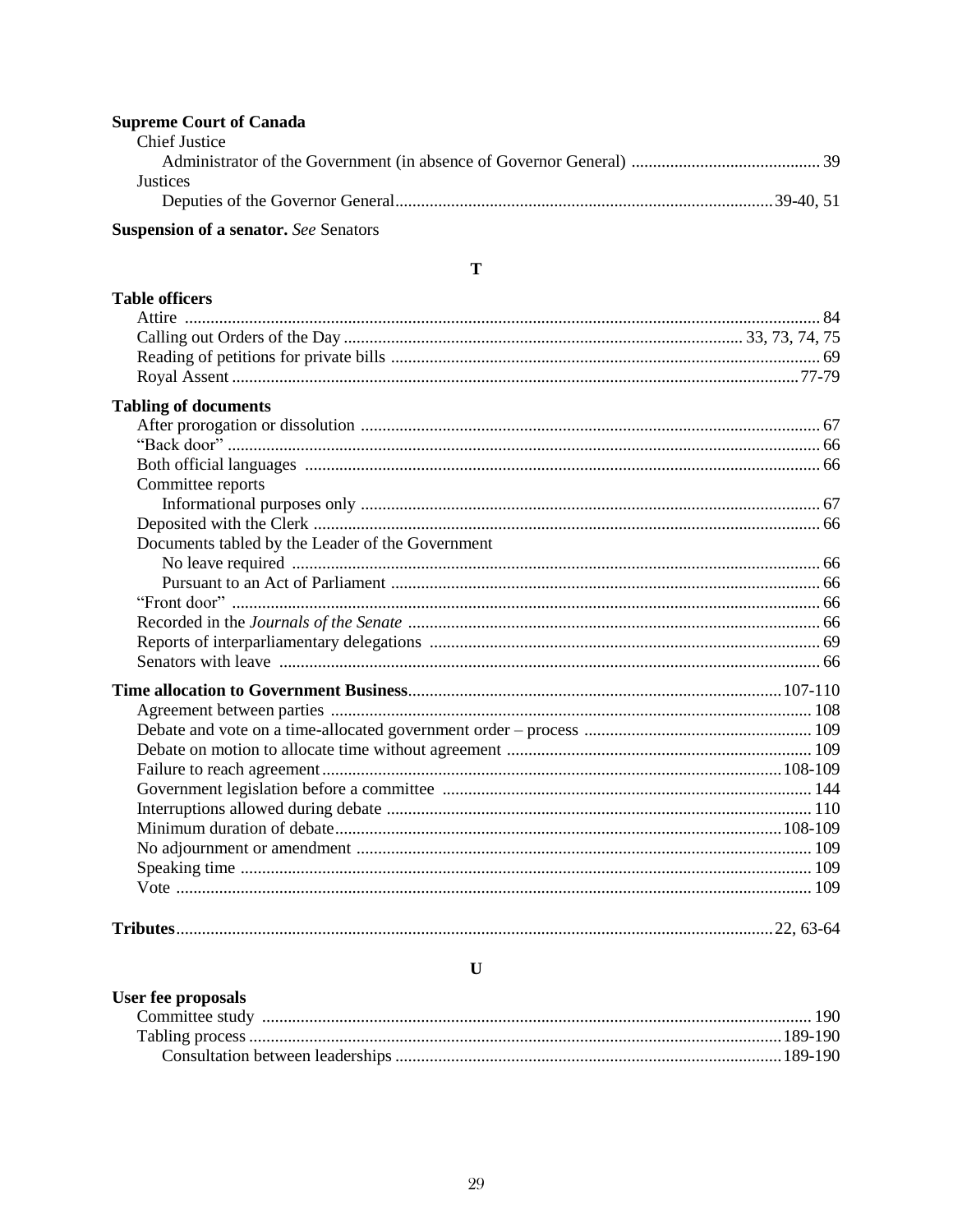# **Usher of the Black Rod**<br>Protocol and logistics for parliamentary cerent

| Protocol and logistics for parliamentary ceremonies |  |
|-----------------------------------------------------|--|
|                                                     |  |
|                                                     |  |
|                                                     |  |
|                                                     |  |
|                                                     |  |
|                                                     |  |
|                                                     |  |

#### $\mathbf{V}$

| <b>Voting</b>   |  |
|-----------------|--|
|                 |  |
|                 |  |
|                 |  |
|                 |  |
|                 |  |
|                 |  |
|                 |  |
|                 |  |
|                 |  |
|                 |  |
|                 |  |
|                 |  |
|                 |  |
|                 |  |
|                 |  |
|                 |  |
|                 |  |
|                 |  |
|                 |  |
|                 |  |
| Time allocation |  |
|                 |  |
|                 |  |
|                 |  |

### $\mathbf{W}$

| Committees |  |
|------------|--|
|            |  |
|            |  |
|            |  |
|            |  |
|            |  |
|            |  |
|            |  |
|            |  |